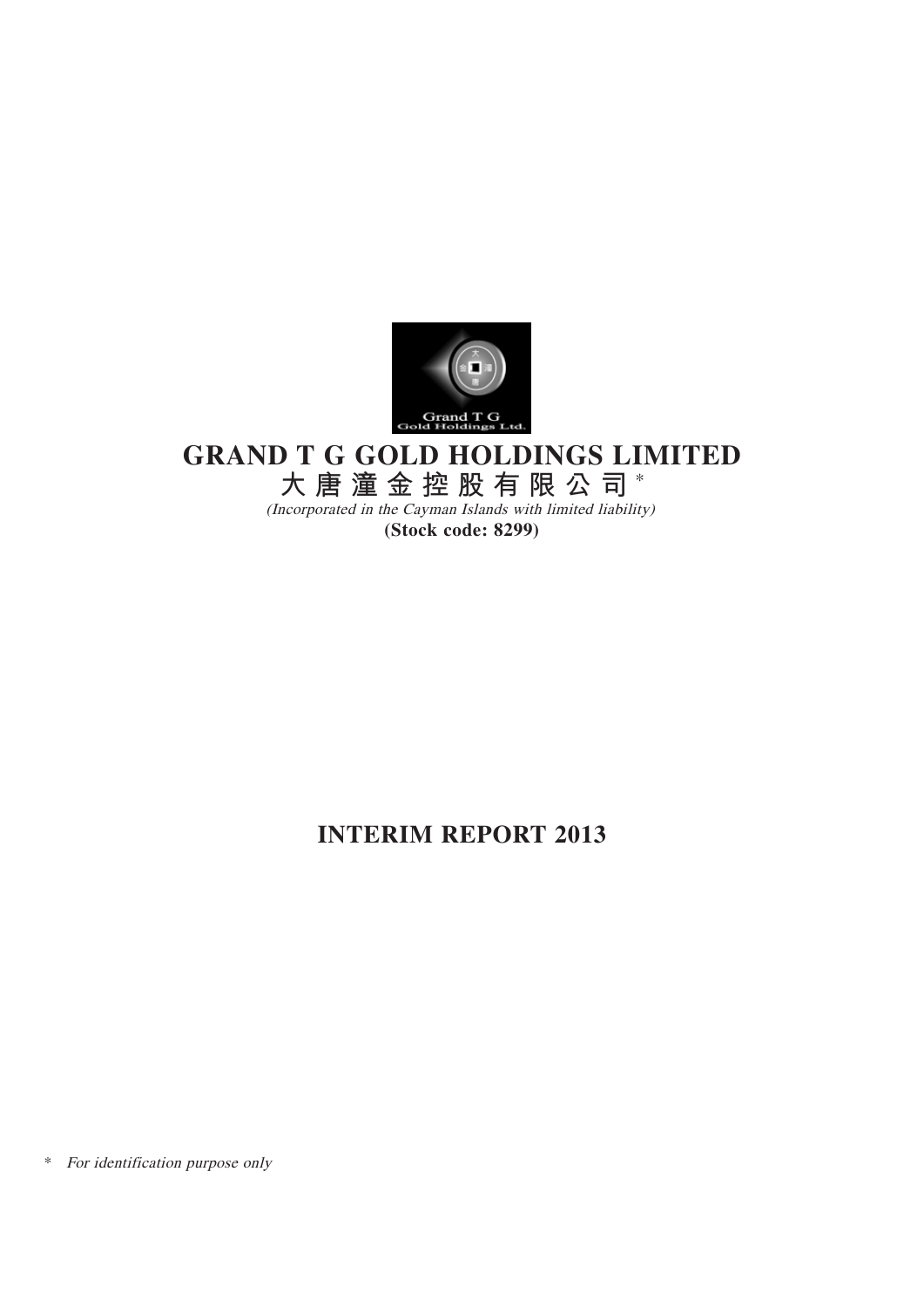## **CHARACTERISTICS OF THE GROWTH ENTERPRISE MARKET ("GEM") OF THE STOCK EXCHANGE OF HONG KONG LIMITED (THE "STOCK EXCHANGE")**

**GEM has been positioned as a market designed to accommodate companies to which a higher investment risk may be attached than other companies listed on the Stock Exchange. Prospective investors should be aware of the potential risks of investing in such companies and should make the decision to invest only after due and careful consideration. The greater risk profile and other characteristics of GEM mean that it is a market more suited to professional and other sophisticated investors. Given the emerging nature of companies listed on GEM, there is a risk that securities traded on GEM may be more susceptible to high market volatility than securities traded on the** Main Board of the Stock Exchange and no assurance is given that there will be a liquid market in **the securities traded on GEM.**

**Hong Kong Exchanges and Clearing Limited and the Stock Exchange take no responsibility for the contents of this report, make no representation as to its accuracy or completeness and expressly disclaim any liability whatsoever for any loss howsoever arising from or in reliance upon the whole or any part of the contents of this report.**

This report, for which the directors (the "**Directors**" or individually <sup>a</sup> "**Director**") of Grand <sup>T</sup> G Gold Holdings Limited (the "**Company**") collectively and individually accept full responsibility, includes particulars given in compliance with the Rules Governing the Listing of Securities on the GEM of the Stock Exchange (the "**GEM Listing Rules**") for the purpose of giving information with regard to the Company. The Directors, having made all reasonable enquiries, confirm that to the best of their knowledge and belief the information contained in this report is accurate and complete in all material respects and not misleading or deceptive, and there are no other matters the omission of which would make any statement herein or this report misleading.

This report will remain on the "Latest Company Announcements" page of the GEM website at www. hkgem.com for at least seven days from the date of its publication and on the website of the Company at http://www.aplushk.com/clients/8299GrandTG/.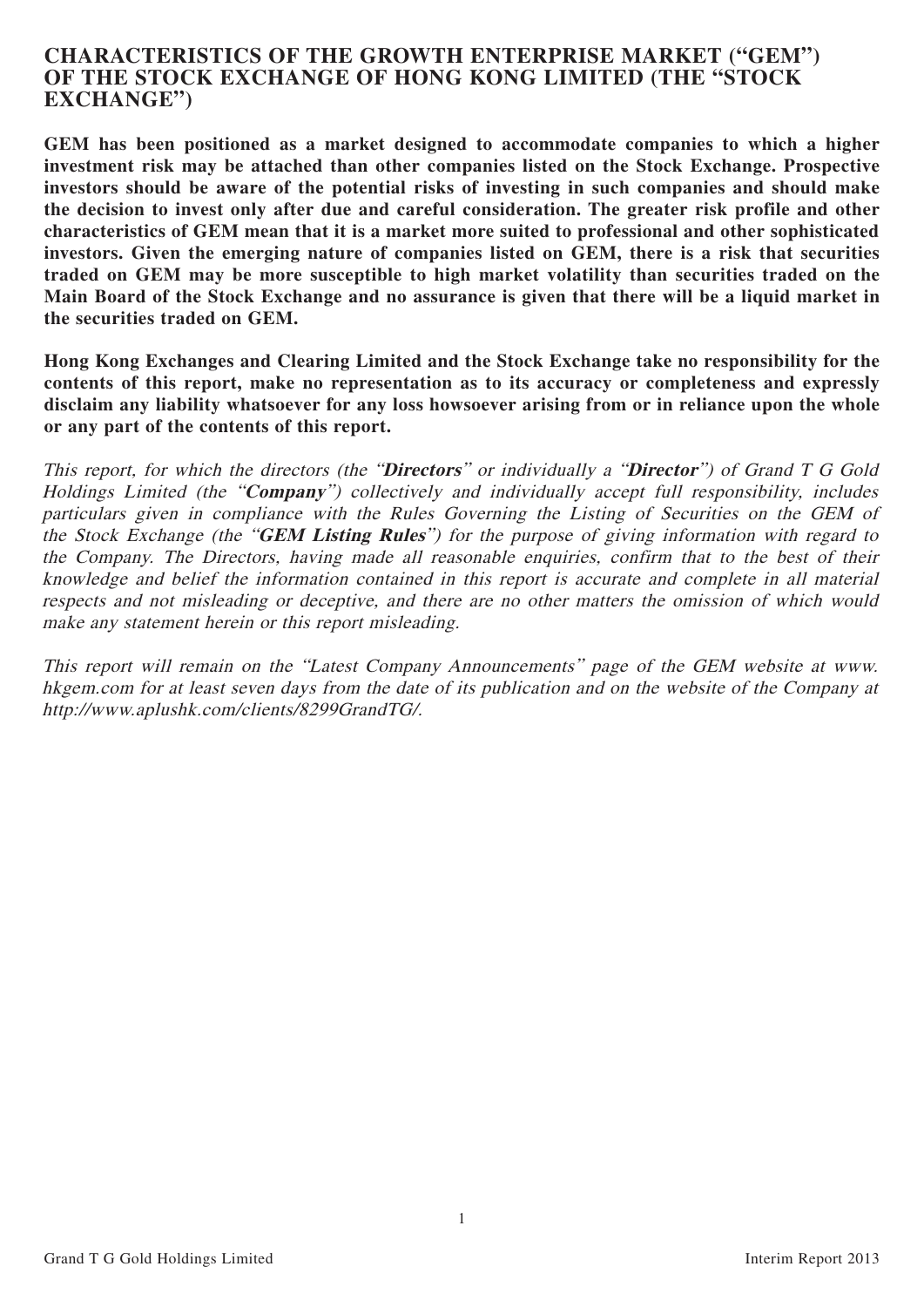The board of Directors (the "**Board**") hereby announces the unaudited condensed consolidated financial statements of the Company and its subsidiaries (collectively, the "**Group**") for the three months and six months ended 30 September 2013, together with the unaudited comparative figures for the corresponding periods in previous year as follows:

## **UNAUDITED CONDENSED CONSOLIDATED INCOME STATEMENT**

For the six months ended 30 September 2013

|                                                                                                   |                                         | (Unaudited)<br>Three months ended<br>30 September |                            |                                | (Unaudited)<br>Six months ended<br>30 September |  |  |
|---------------------------------------------------------------------------------------------------|-----------------------------------------|---------------------------------------------------|----------------------------|--------------------------------|-------------------------------------------------|--|--|
|                                                                                                   | <b>Notes</b>                            | 2013<br><b>HK\$'000</b>                           | 2012<br>HK\$'000           | 2013<br><b>HK\$'000</b>        | 2012<br>HK\$'000                                |  |  |
| Revenue<br>Cost of sales                                                                          | $\overline{4}$                          |                                                   |                            |                                |                                                 |  |  |
| Gross profit<br>Other losses<br>Selling and distribution expenses<br>Administrative expenses      | $\overline{4}$                          | (1)<br>(708)<br>(5,108)                           | (3)<br>(1,607)<br>(13,016) | (299)<br>(1, 468)<br>(11, 479) | (125)<br>(2,404)<br>(32, 400)                   |  |  |
| Operating results<br>Finance costs                                                                | $\mathfrak{I}$                          | (5, 817)<br>(7, 835)                              | (14, 626)<br>(8,245)       | (13,246)<br>(15,082)           | (34, 929)<br>(15, 490)                          |  |  |
| Loss before tax<br>Income tax expense                                                             | $\boldsymbol{\delta}$<br>$\overline{7}$ | (13, 652)                                         | (22, 871)                  | (28, 328)                      | (50, 419)                                       |  |  |
| Loss for the period                                                                               |                                         | (13, 652)                                         | (22, 871)                  | (28, 328)                      | (50, 419)                                       |  |  |
| Loss for the period attributable to:<br>Equity holders of the Company<br>Non-controlling interest |                                         | (10, 602)<br>(3,050)                              | (19, 054)<br>(3,817)       | (22,000)<br>(6,328)            | (43,607)<br>(6, 812)                            |  |  |
|                                                                                                   |                                         | (13, 652)                                         | (22, 871)                  | (28, 328)                      | (50, 419)                                       |  |  |
|                                                                                                   |                                         | <b>HK</b> Cents                                   | HK Cents                   | <b>HK</b> Cents                | HK Cents                                        |  |  |
| Loss per share<br><b>Basic</b>                                                                    | $\mathcal{G}$                           | (0.08)                                            | (0.14)                     | (0.16)                         | (0.32)                                          |  |  |
| Diluted                                                                                           |                                         | N/A                                               | N/A                        | N/A                            | N/A                                             |  |  |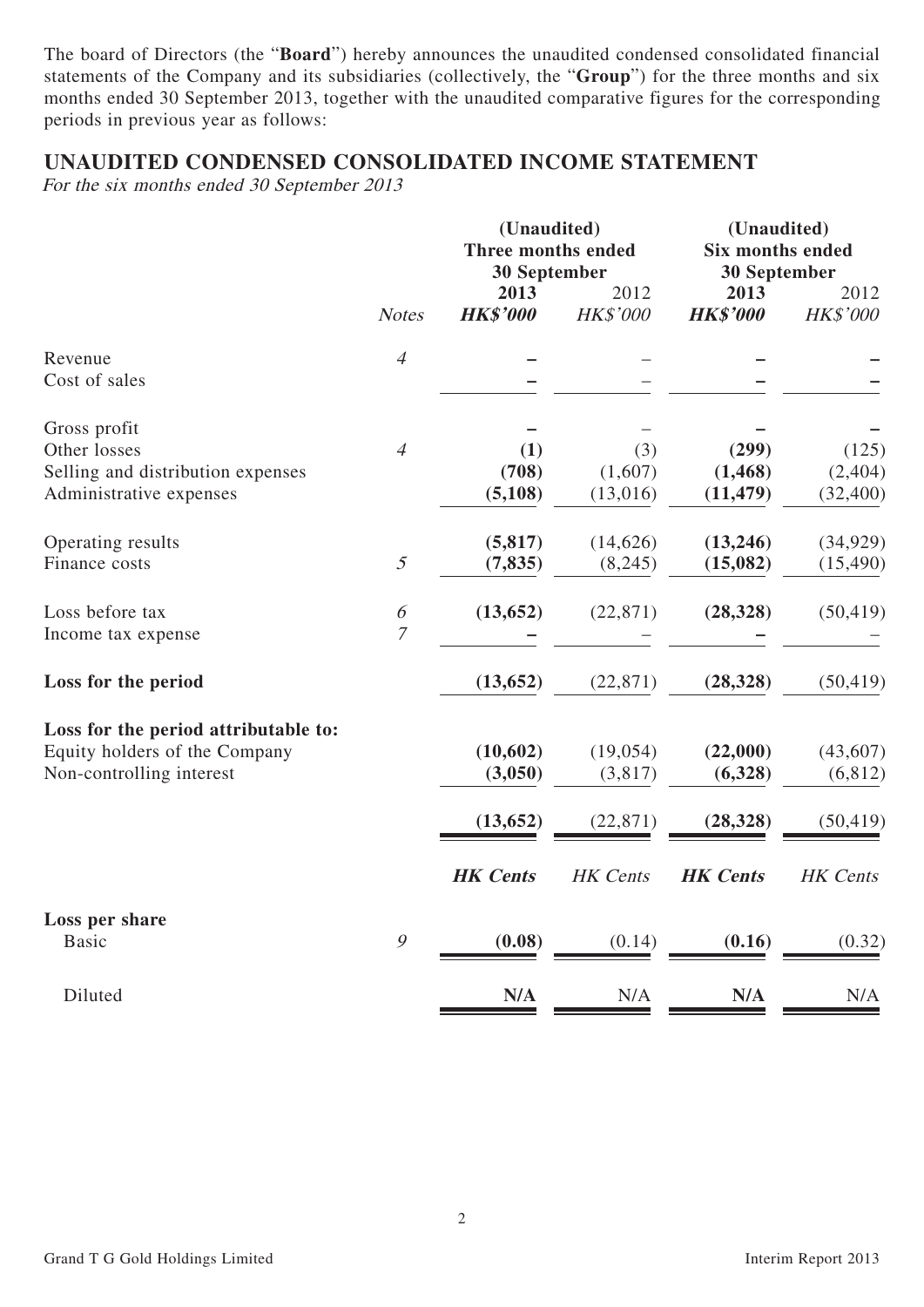## **UNAUDITED CONDENSED CONSOLIDATED STATEMENT OF COMPREHENSIVE INCOME**

For the six months ended 30 September 2013

|                                                                          |              | (Unaudited)          |           | (Unaudited)                             |           |  |
|--------------------------------------------------------------------------|--------------|----------------------|-----------|-----------------------------------------|-----------|--|
|                                                                          |              | Three months ended   |           | <b>Six months ended</b><br>30 September |           |  |
|                                                                          |              | 30 September<br>2013 | 2012      | 2013                                    | 2012      |  |
|                                                                          | <b>Notes</b> | <b>HK\$'000</b>      | HK\$'000  | <b>HK\$'000</b>                         | HK\$'000  |  |
| Loss for the period                                                      |              | (13, 652)            | (22, 871) | (28, 328)                               | (50, 419) |  |
| Other comprehensive income<br>for the period:                            |              |                      |           |                                         |           |  |
| Item that may be reclassified<br>subsequently to profit or loss          |              |                      |           |                                         |           |  |
| Exchange differences arising from<br>translation of financial statements |              |                      |           |                                         |           |  |
| of overseas subsidiaries<br>Fair value change and reclassification       |              | 656                  | 6,495     | 2,755                                   | 221       |  |
| to profit or loss in regard of<br>available for sale investment          |              |                      | 5,592     |                                         | 17,886    |  |
|                                                                          |              | 656                  | 12,087    | 2,755                                   | 18,107    |  |
| <b>Total comprehensive loss</b>                                          |              |                      |           |                                         |           |  |
| for the period                                                           |              | (12,996)             | (10, 784) | (25, 573)                               | (32, 312) |  |
| <b>Total comprehensive loss</b><br>attributable to:                      |              |                      |           |                                         |           |  |
| Equity holders of the Company                                            |              | (9,939)              | (7,020)   | (19, 362)                               | (25,581)  |  |
| Non-controlling interest                                                 |              | (3,057)              | (3,764)   | (6,211)                                 | (6,731)   |  |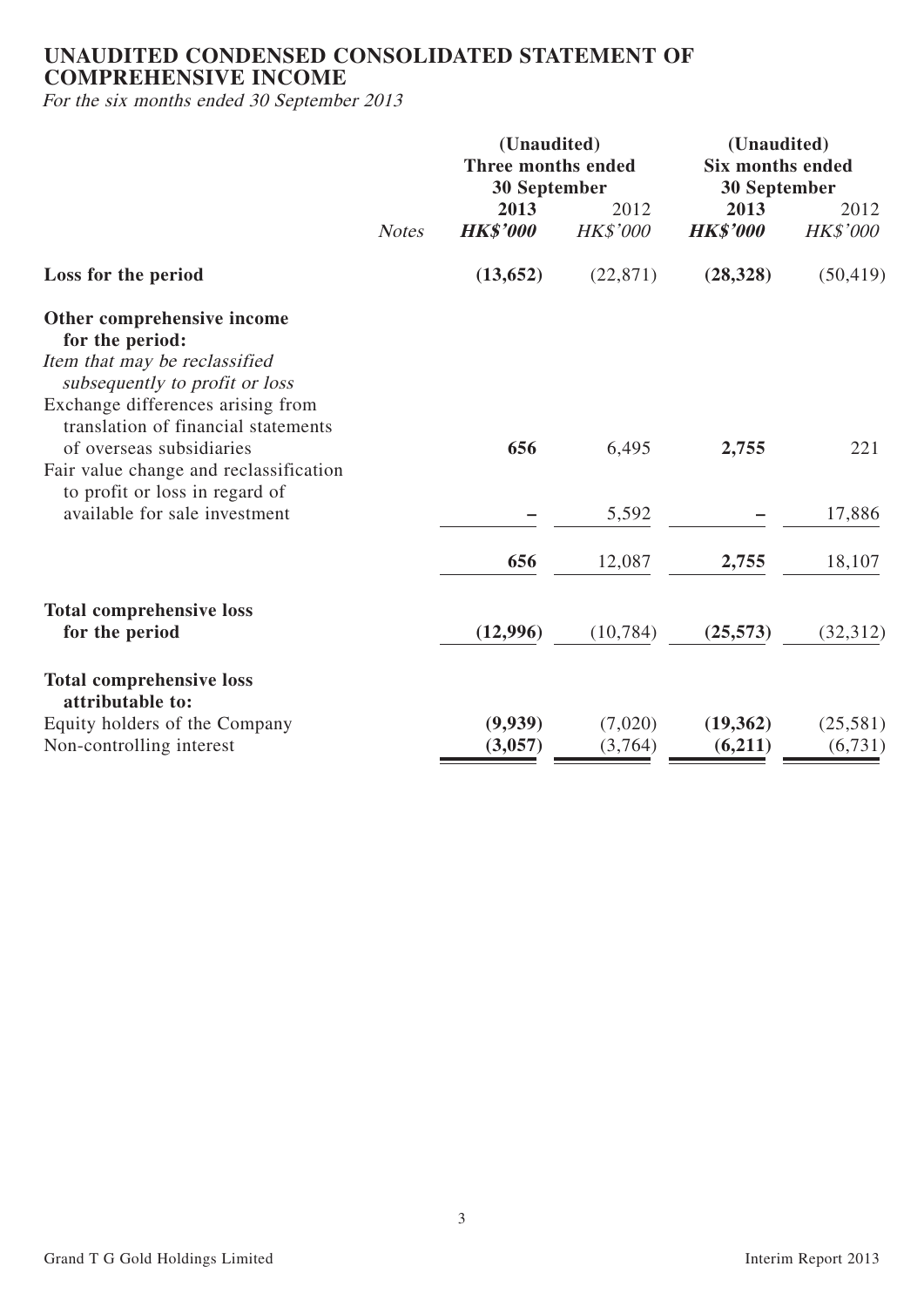## **UNAUDITED CONDENSED CONSOLIDATED STATEMENT OF FINANCIAL POSITION**

As at 30 September 2013

|                                                      |              | (Unaudited)         | (Audited)       |
|------------------------------------------------------|--------------|---------------------|-----------------|
|                                                      |              | <b>30 September</b> | 31 March        |
|                                                      |              | 2013                | 2013            |
|                                                      | <b>Notes</b> | <b>HK\$'000</b>     | <b>HK\$'000</b> |
| <b>NON-CURRENT ASSETS</b>                            |              |                     |                 |
| Property, plant and equipment                        |              | 502,300             | 470,005         |
| Prepaid land lease premium                           |              | 1,269               | 1,250           |
| Mining rights related assets                         |              | 51,907              | 50,761          |
| Construction in progress                             |              |                     | 1,835           |
| Available-for-sale financial assets                  |              |                     |                 |
|                                                      |              |                     |                 |
|                                                      |              | 555,476             | 523,851         |
| <b>CURRENT ASSETS</b>                                |              |                     |                 |
| Inventories                                          |              | 123,211             | 99,694          |
| Other receivables and prepayments                    | 10           | 51,227              | 57,584          |
| Cash and cash equivalents                            |              | 2,382               | 127             |
|                                                      |              |                     |                 |
|                                                      |              | 176,820             | 157,405         |
| <b>CURRENT LIABILITIES</b>                           |              |                     |                 |
| Trade and other payables                             | 11           | 69,744              | 82,882          |
| Deferred income                                      |              |                     | 38              |
| Promissory notes                                     |              | 12,500              | 12,500          |
| Tax payables                                         |              | 331                 | 326             |
| Convertible bonds                                    |              | 17,816              | 17,541          |
| Interest-bearing borrowings                          |              | 30,590              | 22,091          |
|                                                      |              |                     |                 |
|                                                      |              | 130,981             | 135,378         |
| <b>NET CURRENT ASSETS</b>                            |              | 45,839              | 22,027          |
| TOTAL ASSETS LESS CURRENT LIABILITIES                |              | 601,315             | 545,878         |
| <b>NON-CURRENT LIABILITIES</b>                       |              |                     |                 |
| Long term loans                                      |              | 506,112             | 425,101         |
|                                                      |              |                     |                 |
|                                                      |              | 506,112             | 425,101         |
| <b>NET ASSETS</b>                                    |              | 95,203              | 120,777         |
| <b>CAPITAL AND RESERVES</b>                          |              |                     |                 |
| Share capital                                        |              | 53,794              | 53,794          |
| Reserves                                             |              | 53,032              | 72,396          |
|                                                      |              |                     |                 |
| Equity attributable to equity holders of the Company |              | 106,826             | 126,190         |
| Non-controlling interest                             |              | (11, 623)           | (5, 413)        |
| <b>TOTAL EQUITY</b>                                  |              | 95,203              | 120,777         |
|                                                      |              |                     |                 |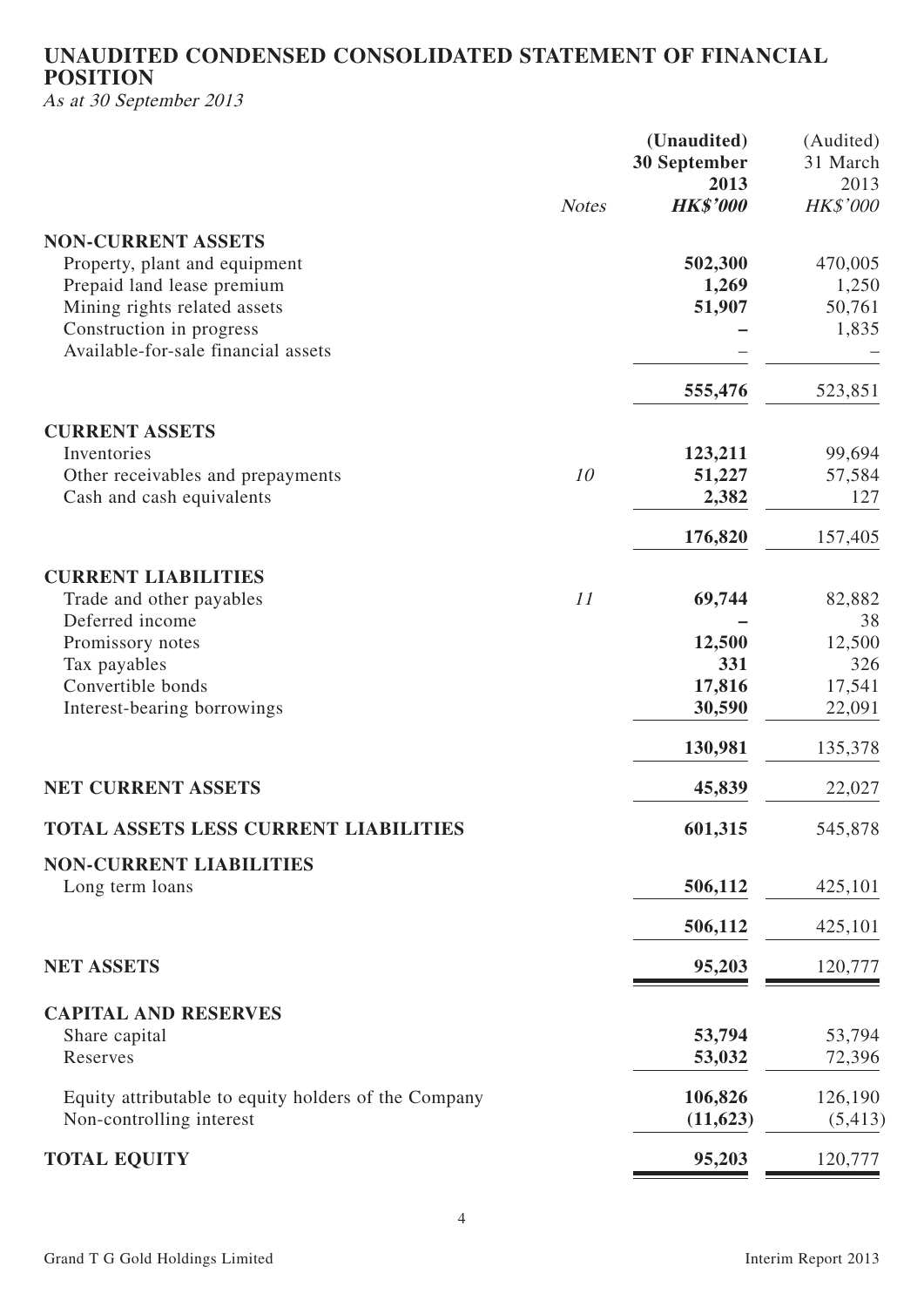## **UNAUDITED CONDENSED CONSOLIDATED STATEMENT OF CHANGES IN EQUITY**

For the six months ended 30 September 2013

|                                                     | Attributable to equity holders of the Company |                          |                 |                          |                 |                   |                 |                 |                 |                 |
|-----------------------------------------------------|-----------------------------------------------|--------------------------|-----------------|--------------------------|-----------------|-------------------|-----------------|-----------------|-----------------|-----------------|
|                                                     |                                               |                          | Foreign         |                          | Retained        |                   |                 |                 |                 |                 |
|                                                     | <b>Issued</b>                                 |                          | currency        | <b>Share</b>             | Convertible     |                   | profit/         |                 | Non-            |                 |
|                                                     | share                                         | <b>Share</b>             | translation     | option                   | bonds           | Revaluation       | (Accumulated    |                 | controlling     |                 |
|                                                     | capital                                       | premium                  | reserve         | reserve                  | reserve         | reserve           | losses)         | <b>Total</b>    | interest        | Total           |
|                                                     | <b>HK\$'000</b>                               | <b>HK\$'000</b>          | <b>HK\$'000</b> | <b>HK\$'000</b>          | <b>HK\$'000</b> | <b>HK\$'000</b>   | <b>HK\$'000</b> | <b>HK\$'000</b> | <b>HK\$'000</b> | <b>HK\$'000</b> |
| At 1 April 2013                                     | 53,794                                        | 1,690,765                | 24,613          | 26,703                   | 5,036           | (30)              | (1,674,691)     | 126,190         | (5, 413)        | 120,777         |
| Net profit/(loss) for the period                    |                                               |                          |                 |                          |                 | $\equiv$          | (22,002)        | (22,002)        | (6,327)         | (28, 329)       |
| Other comprehensive income:                         |                                               |                          |                 |                          |                 |                   |                 |                 |                 |                 |
| Exchange differences arising from translation of    |                                               |                          |                 |                          |                 |                   |                 |                 |                 |                 |
| financial statement of overseas subsidiaries        |                                               | $\overline{\phantom{0}}$ | 2,638           |                          |                 |                   | $\equiv$        | 2,638           | 117             | 2,755           |
| Fair value change and reclassification to profit or |                                               |                          |                 |                          |                 |                   |                 |                 |                 |                 |
| loss in regard of available for sale investment     |                                               |                          |                 |                          |                 |                   |                 |                 |                 |                 |
| Total comprehensive income for the period           |                                               | $\qquad \qquad =$        | 2,638           | $\overline{\phantom{0}}$ |                 | $\qquad \qquad =$ | (22,002)        | (19,364)        | (6,210)         | (25, 574)       |
| At 30 September 2013                                | 53,794                                        | 1,690,765                | 27,251          | 26,703                   | 5,036           | (30)              | (1,696,693)     | 106,826         | (11,623)        | 95,203          |

### **UNAUDITED CONDENSED CONSOLIDATED STATEMENT OF CHANGES IN EQUITY** For the six months ended 30 September 2012

|                                                     | Attributable to equity holders of the Company |                 |                 |                 |                          |                   |                          |                 |                          |                 |
|-----------------------------------------------------|-----------------------------------------------|-----------------|-----------------|-----------------|--------------------------|-------------------|--------------------------|-----------------|--------------------------|-----------------|
|                                                     |                                               |                 | Foreign         |                 |                          |                   | Retained                 |                 |                          |                 |
|                                                     | <b>Issued</b>                                 |                 | currency        | <b>Share</b>    | Convertible              |                   | profit/                  |                 | Non-                     |                 |
|                                                     | share                                         | <b>Share</b>    | translation     | option          | bonds                    |                   | Revaluation (Accumulated |                 | controlling              |                 |
|                                                     | capital                                       | premium         | reserve         | reserve         | reserve                  | reserve           | losses)                  | <b>Total</b>    | interest                 | Total           |
|                                                     | <b>HK\$'000</b>                               | <b>HK\$'000</b> | <b>HK\$'000</b> | <b>HK\$'000</b> | <b>HK\$'000</b>          | <b>HK\$'000</b>   | <b>HK\$'000</b>          | <b>HK\$'000</b> | HK\$'000                 | <b>HK\$'000</b> |
| At 1 April 2012                                     | 53,794                                        | 1,690,765       | 21,621          | 26,703          | 5,036                    | (25, 159)         | (1,599,002)              | 173,758         | 8,387                    | 182,145         |
| Net loss for the period                             | -                                             | -               |                 | ÷               |                          | $\qquad \qquad =$ | (43,610)                 | (43,610)        | (6, 811)                 | (50, 421)       |
| Other comprehensive income:                         |                                               |                 |                 |                 |                          |                   |                          |                 |                          |                 |
| Exchange differences arising from translation of    |                                               |                 |                 |                 |                          |                   |                          |                 |                          |                 |
| financial statement of overseas subsidiaries        |                                               | -               | 140             |                 |                          |                   |                          | 140             | 81                       | 221             |
| Fair value change and reclassification to profit or |                                               |                 |                 |                 |                          |                   |                          |                 |                          |                 |
| loss in regard of available for sale investment     |                                               |                 |                 |                 | $\overline{\phantom{a}}$ | 17,886            | $\overline{\phantom{a}}$ | 17,886          | $\overline{\phantom{a}}$ | 17,886          |
| Total comprehensive income for the period           |                                               | -               | 140             |                 | $\overline{\phantom{a}}$ | 17,886            | (43,610)                 | 25,584          | (6,730)                  | (32, 314)       |
|                                                     |                                               |                 |                 |                 |                          |                   |                          |                 |                          |                 |
| At 30 September 2012                                | 53,794                                        | 1,690,765       | 21,762          | 26,703          | 5,036                    | (7,273)           | (1,642,612)              | 148,175         | 1,656                    | 149,831         |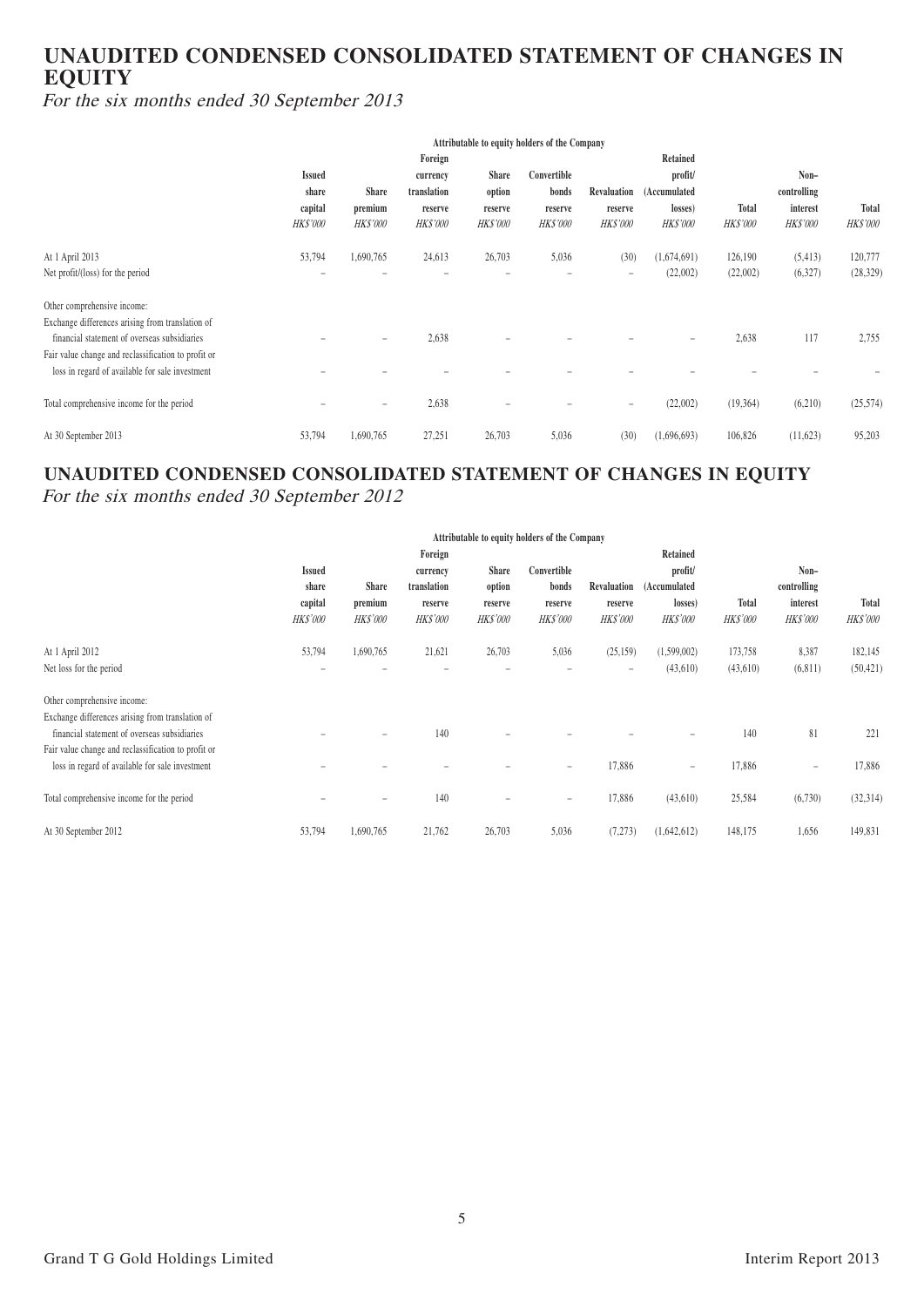## **UNAUDITED CONDENSED CONSOLIDATED STATEMENT OF CASH FLOWS**

|                                                       | (Unaudited)<br><b>Six Months ended</b><br>30 September |                         |  |
|-------------------------------------------------------|--------------------------------------------------------|-------------------------|--|
|                                                       | 2013<br><b>HK\$'000</b>                                | 2012<br><b>HK\$'000</b> |  |
| Net cash used in operating activities                 | (33, 164)                                              | (64, 860)               |  |
| Net cash used in investing activities                 | (41,660)                                               | (28,057)                |  |
| Net cash generated from financing activities          | 74,325                                                 | 89,290                  |  |
| Net decrease in cash and cash equivalents             | (499)                                                  | (3,627)                 |  |
| Cash and cash equivalents at beginning of the period  | 127                                                    | 1,452                   |  |
| Effect of foreign exchange rate changes               | 2,754                                                  | 2,665                   |  |
| Cash and cash equivalents at end of the period        | 2,382                                                  | 490                     |  |
| Analysis of the balances of cash and cash equivalents |                                                        |                         |  |
| Bank balances and cash                                | 2,382                                                  | 490                     |  |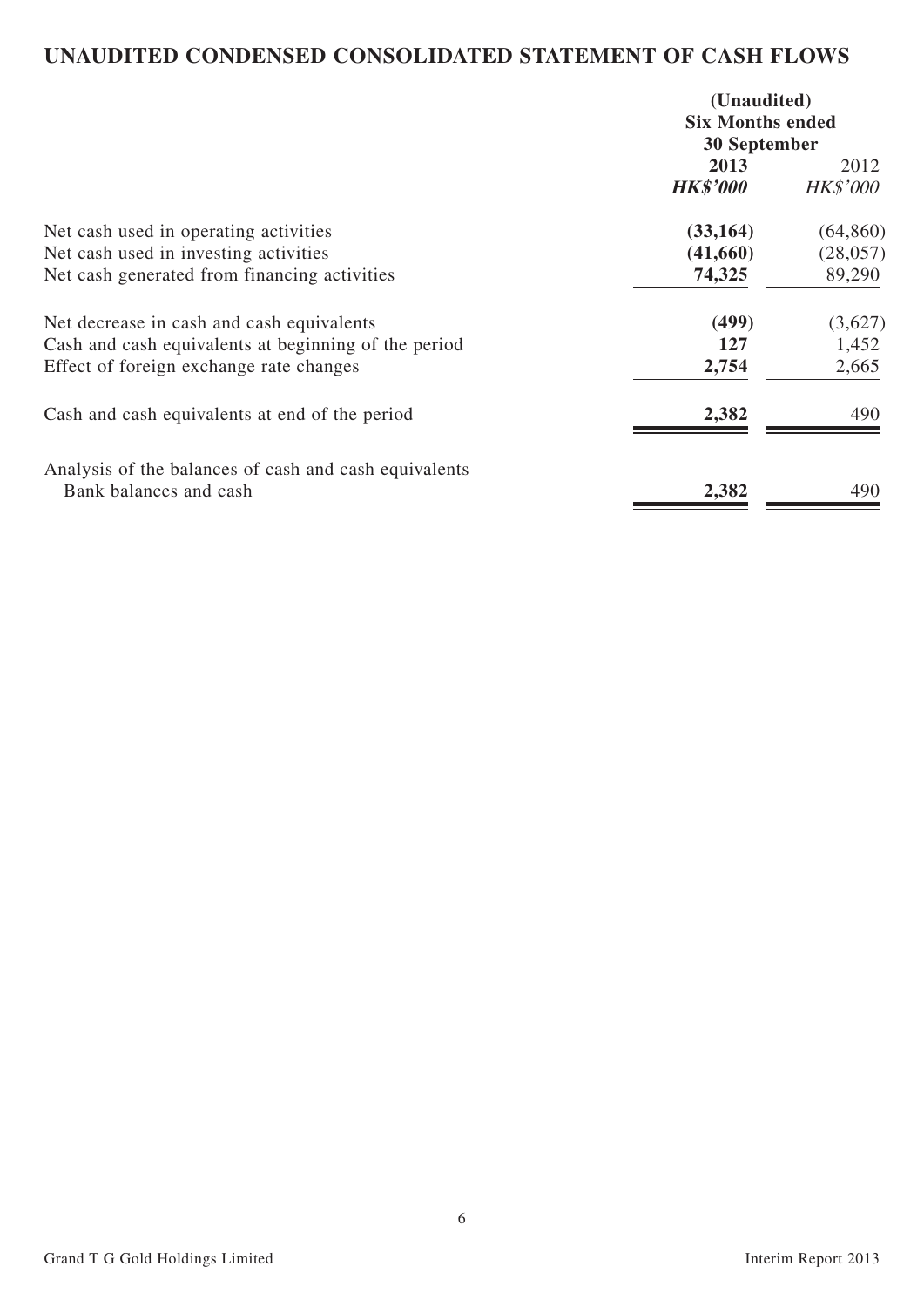## **NOTES:**

#### **1. CORPORATE INFORMATION**

Grand T G Gold Holdings Limited (the "**Company**") was incorporated in the Cayman Islands as an exempted company with limited liability under the Companies Law, Cap 22 (Law 3 of 1961, as consolidated and revised) of the Cayman Islands. Its principal place of business in Hong Kong is Room 2410, 24/F, Wayson Commercial Building, 28 Connaught Road West, Sheung Wan, Hong Kong. The Company's shares are listed on the Growth Enterprise Market (the "**GEM**") of The Stock Exchange of Hong Kong Limited (the "**Stock Exchange**").

The principal activity of the Company is investment holding. Its subsidiaries (together with the Company collectively referred to as the "**Group**" hereinafter) are principally engaged in gold exploration, mining and mineral processing.

The financial statements are presented in Hong Kong dollars ("**HK\$**"), and the functional currency of the Company is HK\$, with values rounded to the nearest thousand.

#### **2. BASIS OF PREPARATION**

The unaudited interim condensed consolidated financial statements for the six months ended 30 September 2013 have been prepared in accordance with Hong Kong Accounting Standard ("**HKAS**") 34 "Interim financial reporting" issued by the Hong Kong Institute of Certified Public Accountants (the "**HKICPA**") and the Rules Governing the Listing of Securities on the GEM of the Stock Exchange (the "**GEM Listing Rules**").

The preparation of the unaudited condensed consolidated financial statements in conformity with HKAS 34 requires management to make judgements, estimates and assumptions that affect the application of policies and reported amounts of assets and liabilities, income and expenses on a period-to-date basis. Actual results may differ from these estimates.

The unaudited condensed consolidated financial statements should be read in conjunction with the Group's annual financial statements for the year ended 31 March 2013 ("**2013 Annual Report**"). The Group's policies on financial risk management were set out in the financial statements included in the Company's 2013 Annual Report and there have been no significant changes in the financial risk management policies for the six months ended 30 September 2013.

The unaudited condensed consolidated financial statements have been prepared under the historical cost convention, as modified by the revaluation of certain financial instruments which are carried at fair value.

The accounting policies and methods of computation used in the unaudited condensed consolidated financial statements for the six months ended 30 September 2013 are the same as those followed in the preparation of the Group's annual financial statements for the year ended 31 March 2013.

The HKICPA has issued certain amendments to HKFRSs that are first effective for the current accounting period of the Group. None of these developments have had a material effect on how the Group's results and financial position for the current or prior periods have been prepared or presented. The Group has not applied any new standard or interpretation that is not yet effective for the current accounting period.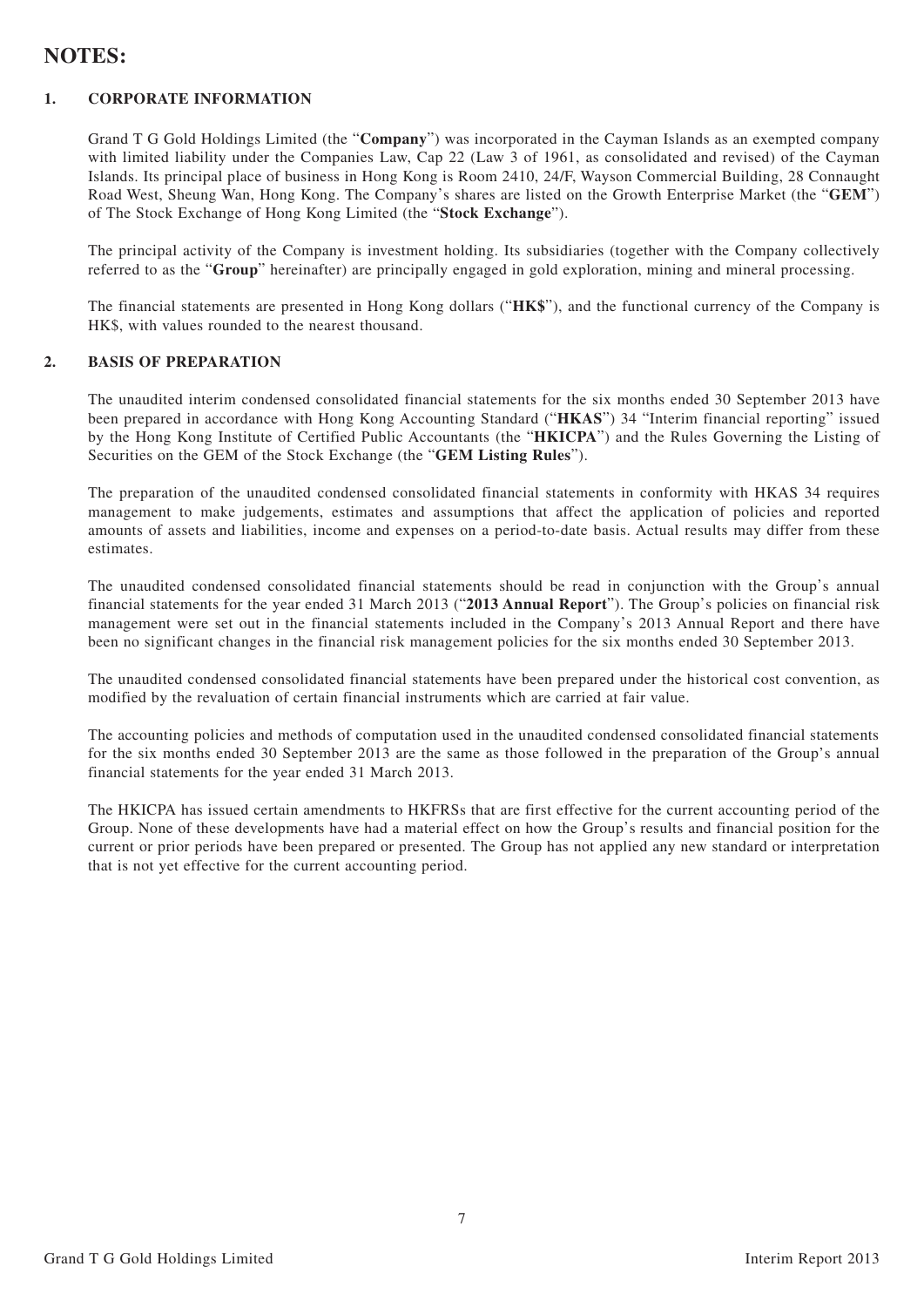#### **3. SEGMENT INFORMATION**

The Group had two operating segments for the six months ended 30 September 2013, namely Gold Mining Division and Corporate Division.

Segment results do not include finance costs. Segment assets and liabilities are allocated based on the operations of the segments.

Segment information by operating segments is presented as follows:

#### **Six months ended 30 September 2013**

|                                 | Gold<br><b>Mining</b><br><b>HK\$'000</b> | Corporate<br><b>HK\$'000</b> | Elimination<br><b>HK\$'000</b> | <b>Total</b><br><b>HK\$'000</b> |
|---------------------------------|------------------------------------------|------------------------------|--------------------------------|---------------------------------|
| Segment revenue:                |                                          |                              |                                |                                 |
| Turnover for external customers |                                          |                              |                                |                                 |
| Gross profit                    |                                          |                              |                                |                                 |
| Other losses                    | (299)                                    |                              |                                | (299)                           |
| Operating expenses              | (7,503)                                  | (5, 332)                     |                                | (12, 835)                       |
| Depreciation and amortisation*  | (112)                                    |                              |                                | (112)                           |
| Segment results                 | (7, 914)                                 | (5, 332)                     |                                | (13,246)                        |
| Finance costs                   | (14, 667)                                | (415)                        |                                | (15, 082)                       |
| Loss before tax                 | (22, 581)                                | (5,747)                      |                                | (28, 328)                       |
| Income tax expense              |                                          |                              |                                |                                 |
| Net loss for the period         | (22, 581)                                | (5,747)                      |                                | (28, 328)                       |
| Segment assets                  | 728,819                                  | 1,797,200                    | (1,813,369)                    | 732,296                         |
| Segment liabilities             | 785,979                                  | 210,850                      | (416,997)                      | 637,093                         |
| Capital expenditure             | 35,058                                   |                              |                                | 35,058                          |
| Depreciation and amortisation** | 10,413                                   |                              |                                | 10,413                          |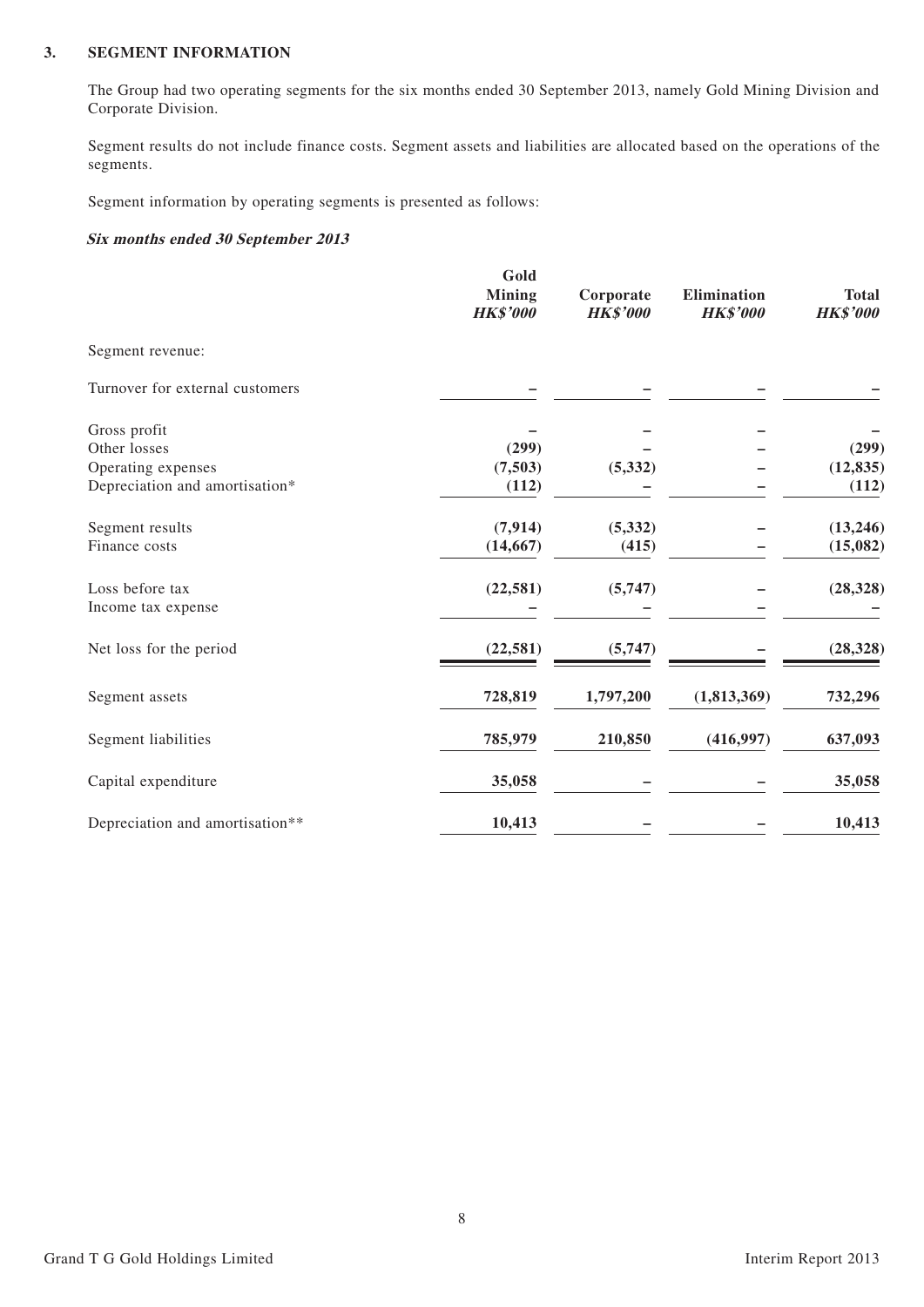|                                 | Gold<br>Mining<br>HK\$'000 | Corporate<br>HK\$'000 | Elimination<br>HK\$'000 | Total<br>HK\$'000 |
|---------------------------------|----------------------------|-----------------------|-------------------------|-------------------|
| Segment revenue:                |                            |                       |                         |                   |
| Turnover for external customers |                            |                       |                         |                   |
| Gross profit                    |                            |                       |                         |                   |
| Other losses                    | (125)                      |                       |                         | (125)             |
| Operating expenses              | (8,983)                    | (25,708)              |                         | (34,691)          |
| Depreciation and amortisation*  | (113)                      |                       |                         | (113)             |
| Segment results                 | (9,221)                    | (25,708)              |                         | (34, 929)         |
| Finance costs                   | (15,041)                   | (449)                 |                         | (15, 490)         |
| Loss before tax                 | (24, 262)                  | (26, 157)             |                         | (50, 419)         |
| Income tax expense              |                            |                       |                         |                   |
| Net loss for the period         | (24, 262)                  | (26, 157)             |                         | (50, 419)         |
| Segment assets                  | 583,099                    | 1,790,279             | (1,788,847)             | 584,531           |
| Segment liabilities             | 608,592                    | 192,754               | (349, 927)              | 434,700           |
| Capital expenditure             | 43,950                     |                       |                         | 43,950            |
| Depreciation and amortisation** | 7,939                      |                       |                         | 7,939             |
|                                 |                            |                       |                         |                   |

\* Represents depreciation and amortisation included in administrative expenses.

\*\* Represents total depreciation and amortisation of the Group.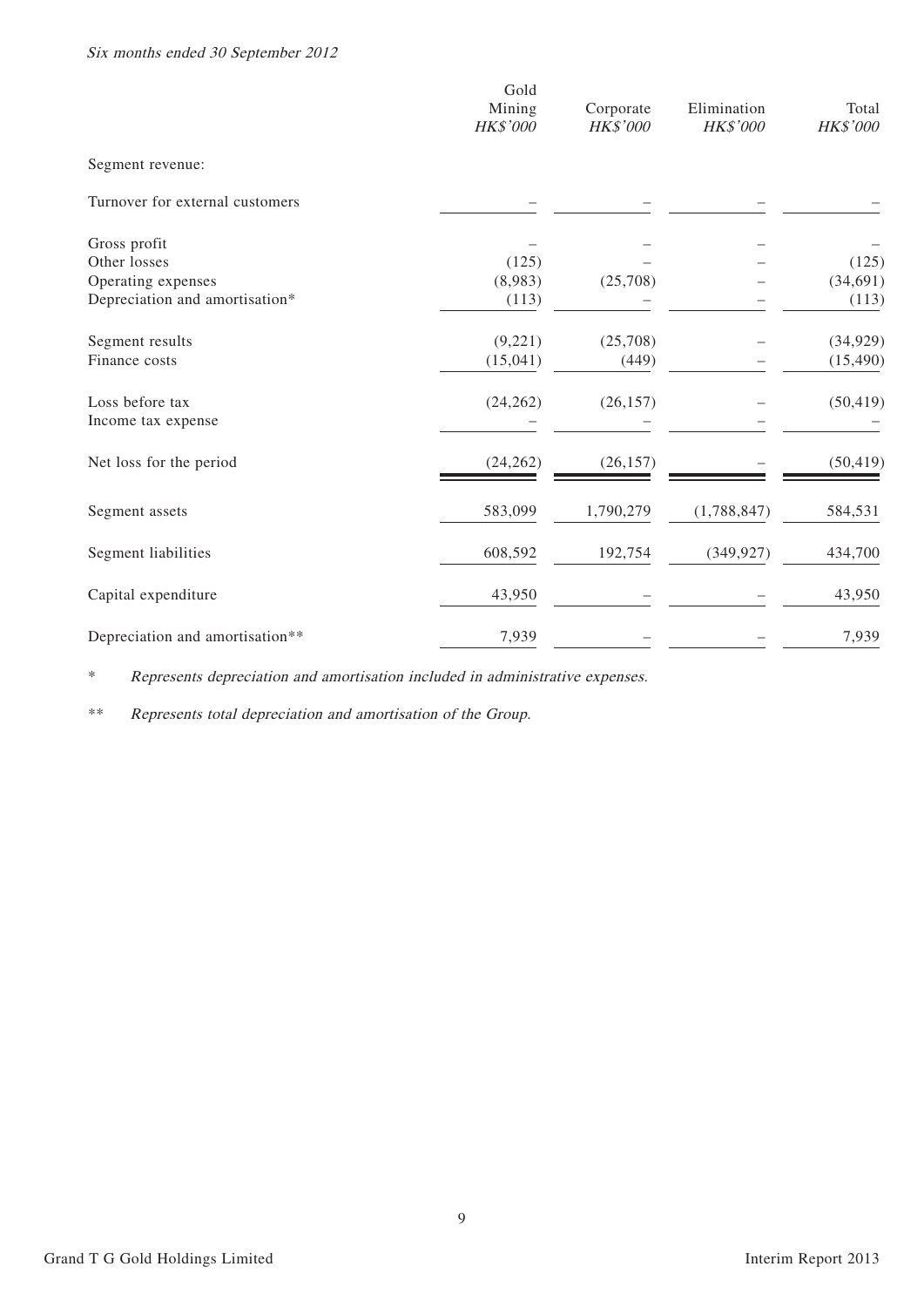#### **Geographical segments**

The Group's operations are located in Hong Kong and other parts of the People's Republic of China ("**PRC**") whereas the principal markets for the Group's products are mainly located in Hong Kong and other parts of the PRC.

Segment information by geographical segments is presented as follows:

|                                            | (Unaudited)                   |          |  |
|--------------------------------------------|-------------------------------|----------|--|
|                                            | Six months ended 30 September |          |  |
|                                            | 2013                          |          |  |
|                                            | <b>HK\$'000</b>               | HK\$'000 |  |
| <b>Non-current assets</b>                  |                               |          |  |
| PRC, excluding Hong Kong, Macau and Taiwan | 555,466                       | 476,353  |  |
| Hong Kong                                  | 10                            | 39       |  |
|                                            | 555,476                       | 476,392  |  |
|                                            |                               |          |  |

#### **4. REVENUE AND OTHER INCOME**

Revenue represents the net invoiced value of goods sold, net of trade discounts and returns and various types of government surcharges where applicable, and the value of services rendered:

|               | (Unaudited)<br>Three months ended<br>30 September |                 | (Unaudited)<br>Six months ended<br>30 September |          |
|---------------|---------------------------------------------------|-----------------|-------------------------------------------------|----------|
|               | 2013                                              | 2012            | 2013                                            | 2012     |
|               | <b>HK\$'000</b>                                   | <b>HK\$'000</b> | <b>HK\$'000</b>                                 | HK\$'000 |
| Revenue       |                                                   |                 |                                                 |          |
| Sale of goods |                                                   |                 |                                                 |          |
|               |                                                   |                 |                                                 |          |
|               | —                                                 | -               | -                                               | -        |

#### **5. FINANCE COSTS**

|                                                | (Unaudited)                   |                  |  |
|------------------------------------------------|-------------------------------|------------------|--|
|                                                | Six months ended 30 September |                  |  |
|                                                | 2013<br><b>HK\$'000</b>       | 2012<br>HK\$'000 |  |
| Interest on bank borrowing                     | 384                           | 401              |  |
| Interest and amortisation on convertible bonds |                               | -                |  |
| Interest on short term loans                   | 415                           | 527              |  |
| Interest on long term loans                    | 14,283                        | 14,562           |  |
| Finance costs                                  | 15,082                        | 15,490           |  |

The weighted average capitalisation rate on funds borrowed generally is 8.75% per annum (2012: 12.12% per annum).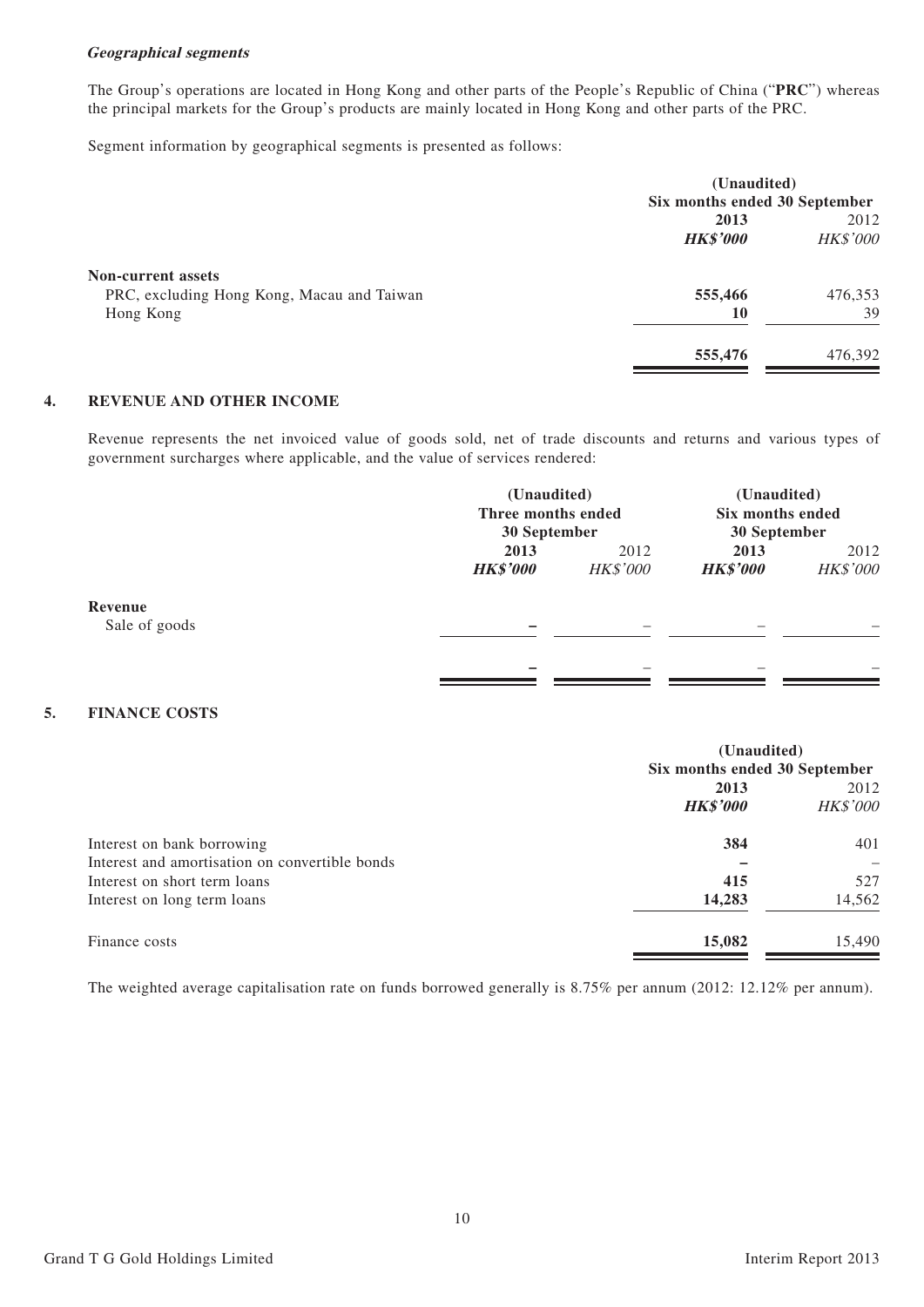#### **6. LOSS BEFORE TAX**

The Group's loss before tax is arrived at after charging the following:

|                                                  | (Unaudited)<br>Three months ended<br>30 September |                 | (Unaudited)<br>Six months ended<br>30 September |          |  |
|--------------------------------------------------|---------------------------------------------------|-----------------|-------------------------------------------------|----------|--|
|                                                  | 2013                                              | 2012            | 2013                                            | 2012     |  |
|                                                  | <b>HK\$'000</b>                                   | <b>HK\$'000</b> | <b>HK\$'000</b>                                 | HK\$'000 |  |
| Auditors' remuneration                           | <b>250</b>                                        | 250             | <b>250</b>                                      | 500      |  |
| Amortisation of intangible assets                | 378                                               |                 | 378                                             |          |  |
| Depreciation*                                    | 5,119                                             | 4,169           | 10,035                                          | 7,939    |  |
| Operating lease rentals in respect of            |                                                   |                 |                                                 |          |  |
| land and buildings                               | <b>110</b>                                        | 131             | 221                                             | 422      |  |
| Staff costs including directors' emoluments:     |                                                   |                 |                                                 |          |  |
| Salaries, wages, allowances and benefits in kind | 2,857                                             | 2,925           | 5,877                                           | 5.997    |  |
| Retirement benefits scheme contributions         | 23                                                | 23              | 43                                              | 45       |  |
| <b>Staff costs</b>                               | 2,880                                             | 2,948           | 5,920                                           | 6,042    |  |

\* HK\$111,665 (2012: HK\$112,630) are included in administrative expenses.

#### **7. INCOME TAX EXPENSE**

|                          |                 | (Unaudited)<br>Three months ended<br>30 September |                 | (Unaudited)<br>Six months ended<br>30 September |  |
|--------------------------|-----------------|---------------------------------------------------|-----------------|-------------------------------------------------|--|
|                          |                 |                                                   |                 |                                                 |  |
|                          | 2013            | 2012                                              | 2013            | 2012                                            |  |
|                          | <b>HK\$'000</b> | <b>HK\$'000</b>                                   | <b>HK\$'000</b> | <b>HK\$'000</b>                                 |  |
| Current tax - overseas   |                 |                                                   |                 |                                                 |  |
| Provision for the period |                 |                                                   |                 |                                                 |  |
| Income tax expense       |                 |                                                   |                 |                                                 |  |

No provision for Hong Kong profits tax has been made in the financial statements as the Group had no assessable profit for the period (2012: Nil).

Overseas taxation represents tax charges on the estimated assessable profits of subsidiaries operating overseas including the PRC, calculated at rates applicable in the respective jurisdictions for the period.

#### **8. DIVIDEND**

No dividend has been paid or proposed by the Company for the six months ended 30 September 2013 and 2012.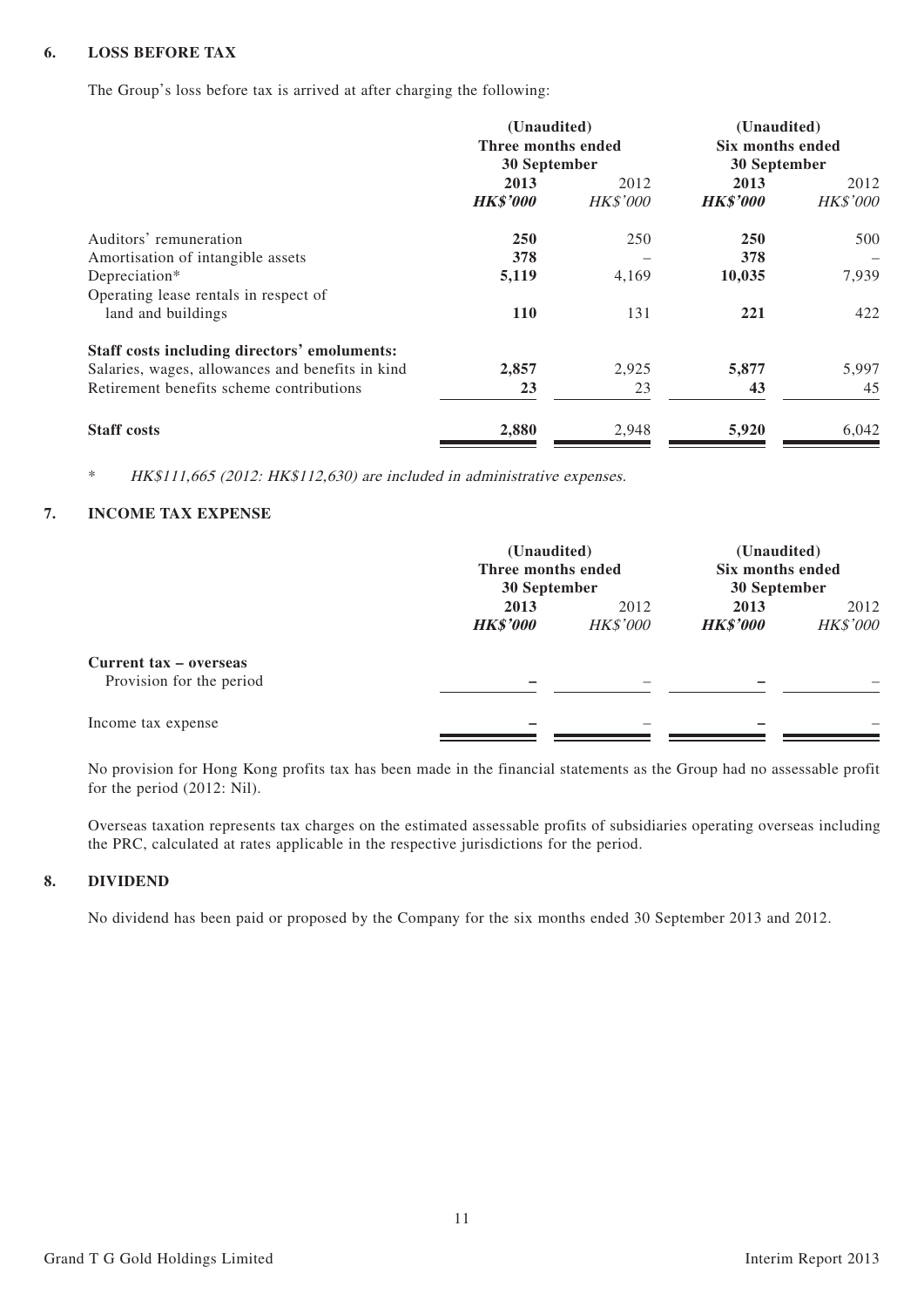#### **9. LOSSES PER SHARE**

The calculation of the basic and diluted losses per share attributable to the equity holders of the Company is based on the following:

#### **Basic**

|                                                                                                         | (Unaudited)<br>Three months ended<br>30 September |                         | (Unaudited)<br>Six months ended<br>30 September |                         |
|---------------------------------------------------------------------------------------------------------|---------------------------------------------------|-------------------------|-------------------------------------------------|-------------------------|
|                                                                                                         | 2013<br><b>HK\$'000</b>                           | 2012<br><b>HK\$'000</b> | 2013<br><b>HK\$'000</b>                         | 2012<br><b>HK\$'000</b> |
| Loss attributable to the equity holders<br>of the Company<br>Weighted average number of ordinary shares | (10,602)                                          | (19, 054)               | (22,000)                                        | (43,607)                |
| in issue                                                                                                | 13,448,488,271                                    | 13,448,488,271          | 13,448,488,271                                  | 13.448.488.271          |
| Basic losses per share (HK cents)                                                                       | (0.08)                                            | (0.14)                  | (0.16)                                          | (0.32)                  |

#### **Diluted**

Diluted losses per share is calculated by adjusting the weighted average number of ordinary shares outstanding to assume exercise/conversion of all dilutive potential ordinary shares. The Company has 2 category of dilutive potential ordinary shares: share options and convertible bonds.

For the share options, a calculation is done to determine the number of shares that could have been acquired at fair value (determined as the average market price of the Company's shares during the period) based on the monetary value of the subscription rights attached to the outstanding share options. The number of shares calculated above is compared with the number of shares that would have been issued assuming the exercise of the share options. Hence, the share options have a dilutive effect only when the average market price of ordinary shares during the period exceeds the exercise price of the share options.

For the convertible bonds, they are assumed to have been converted into ordinary shares, and the loss attributable to the equity holders of the Company is adjusted to eliminate the interest expenses of the convertible bonds.

The computation of diluted losses per share for the six months ended 30 September 2013 and 2012 did not assume the exercise of the Company's outstanding share options since the Company's shares were suspended in trading and there is no market price for the shares.

The computation of losses per share for the six months ended 30 September 2013 and 2012 did not assume the conversion of the Company's outstanding convertible bonds since their assumed conversion would result in a decrease in losses per share.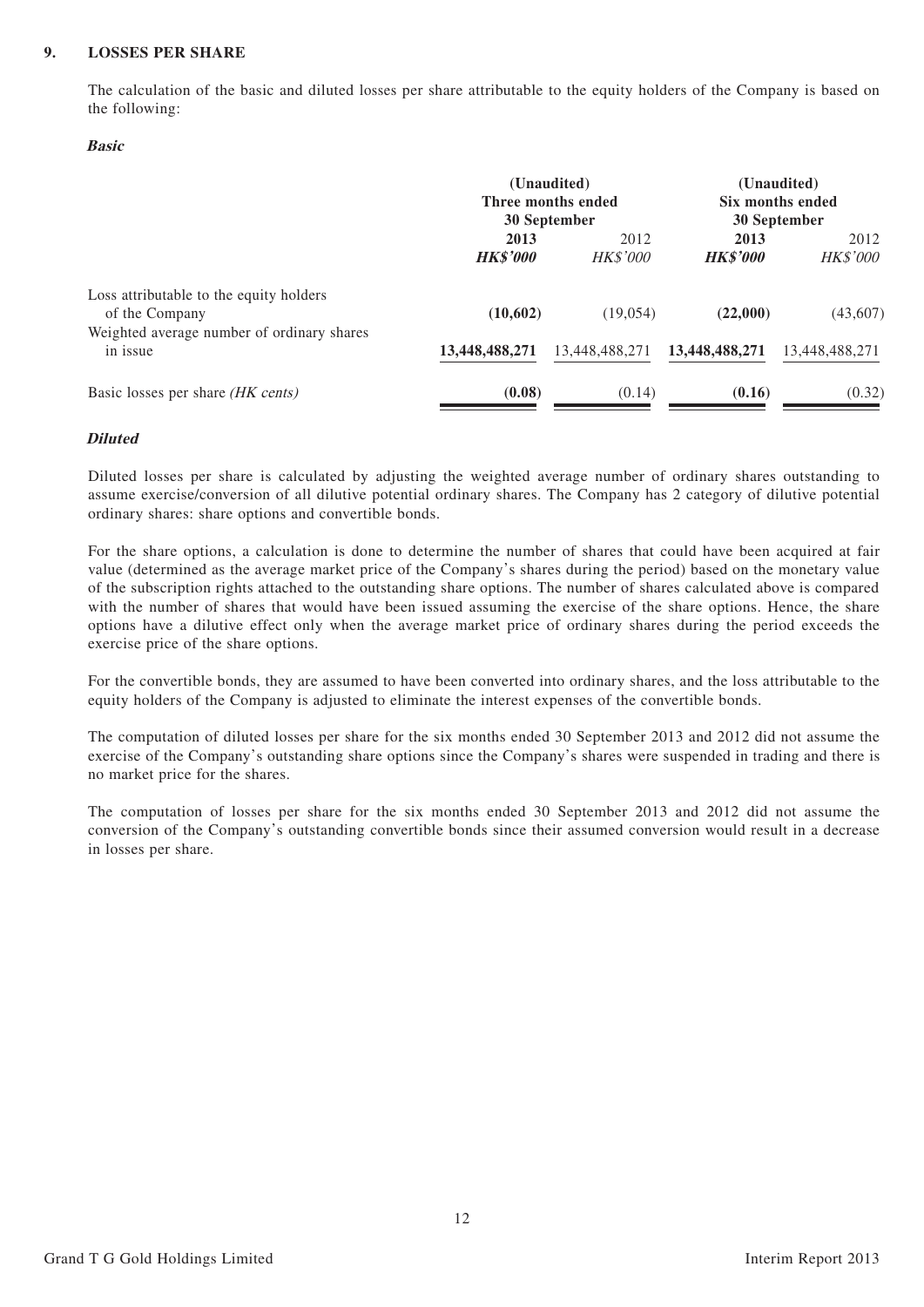#### **10. OTHER RECEIVABLES AND PREPAYMENTS**

|                                             | (Unaudited)<br>At       | (Audited)<br>At  |
|---------------------------------------------|-------------------------|------------------|
|                                             | 30 September            | 31 March         |
|                                             | 2013<br><b>HK\$'000</b> | 2013<br>HK\$'000 |
|                                             |                         |                  |
| Other receivables, deposits and prepayments | 51,227                  | 57,584           |
|                                             | 51,227                  | 57,584           |

An analysis of other receivables, deposits and prepayments are as follows:

|                                          | (Unaudited)     | (Audited)       |
|------------------------------------------|-----------------|-----------------|
|                                          | At              | At              |
|                                          | 30 September    | 31 March        |
|                                          | 2013            | 2013            |
|                                          | <b>HK\$'000</b> | <b>HK\$'000</b> |
| Prepayment for the intended ore refinery | 39,437          | 39,437          |
| Others                                   | 11,790          | 18,147          |
|                                          | 51,227          | 57,584          |

The fair values of other receivables approximate their carrying amounts.

#### **11. TRADE AND OTHER PAYABLES**

|                             | (Unaudited)     | (Audited)       |
|-----------------------------|-----------------|-----------------|
|                             | At              | At              |
|                             | 30 September    | 31 March        |
|                             | 2013            | 2013            |
|                             | <b>HK\$'000</b> | <b>HK\$'000</b> |
| Trade payables              | 14,335          | 7,562           |
| Other payables and accruals | 55,409          | 75,320          |
|                             | 69,744          | 82,882          |

As of the end of the reporting period, the ageing analysis of trade payables based on the demand note date, is as follows

|              | (Unaudited)     | (Audited)                |
|--------------|-----------------|--------------------------|
|              | At              | At                       |
|              | 30 September    | 31 March                 |
|              | 2013            | 2013                     |
|              | <b>HK\$'000</b> | HK\$'000                 |
| $0-30$ days  |                 | -                        |
| $31-60$ days |                 | $\overline{\phantom{0}}$ |
| $61-90$ days |                 | -                        |
| Over 90 days | 14,335          | 7,562                    |
|              | 14,335          | 7,562                    |
|              |                 |                          |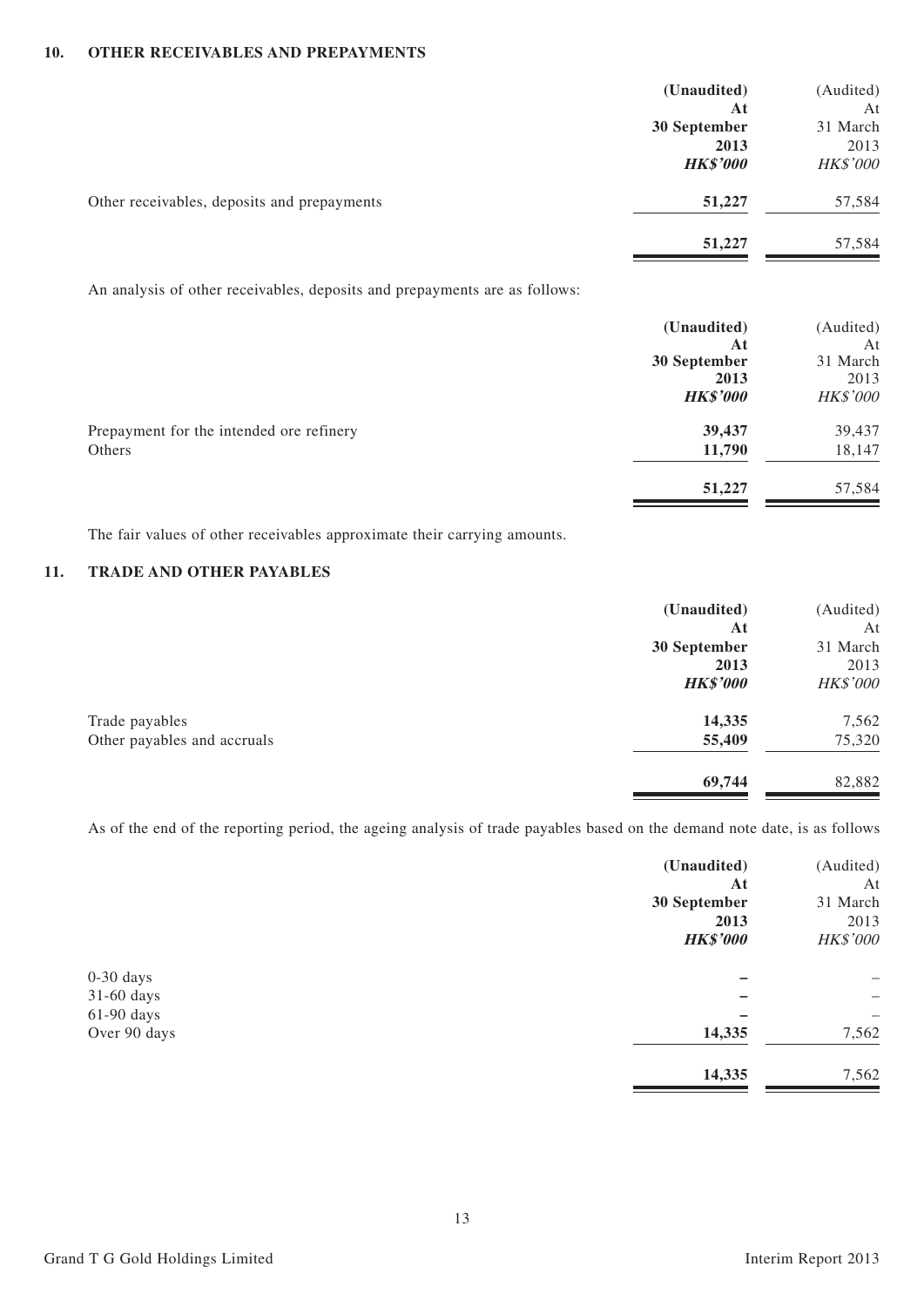|                                                               | (Unaudited)<br>At | (Audited)<br>At |
|---------------------------------------------------------------|-------------------|-----------------|
|                                                               | 30 September      | 31 March        |
|                                                               | 2013              | 2013            |
|                                                               | <b>HK\$'000</b>   | <b>HK\$'000</b> |
| Bank borrowings                                               | 10,279            | 10,501          |
| Short-term loans                                              | 20,311            | 11,591          |
| Long-term loans                                               | 506,112           | 425,101         |
|                                                               | 532,141           | 447,192         |
| The Group's interest-bearing loans were repayable as follows: |                   |                 |
| Amount due within one year included in current liabilities    | 30,590            | 22,091          |
| Amount due after one year                                     | 506,112           | 425,101         |

The bank borrowings bear interest at prevailing rates and secured by the mining right owned by the Group and the interest rate is 7.49% (2012: 7.49%).

The short-term loan is unsecured and the interest rate is 5% (2012: 5%) per annum.

The long term loans are secured by the inventories of Taizhou Mining and the interest rate is nil to 24% (2012: nil to 24%).

The above borrowings are carried at amortised cost and the carrying amounts of interest-bearing borrowings approximate to their fair value.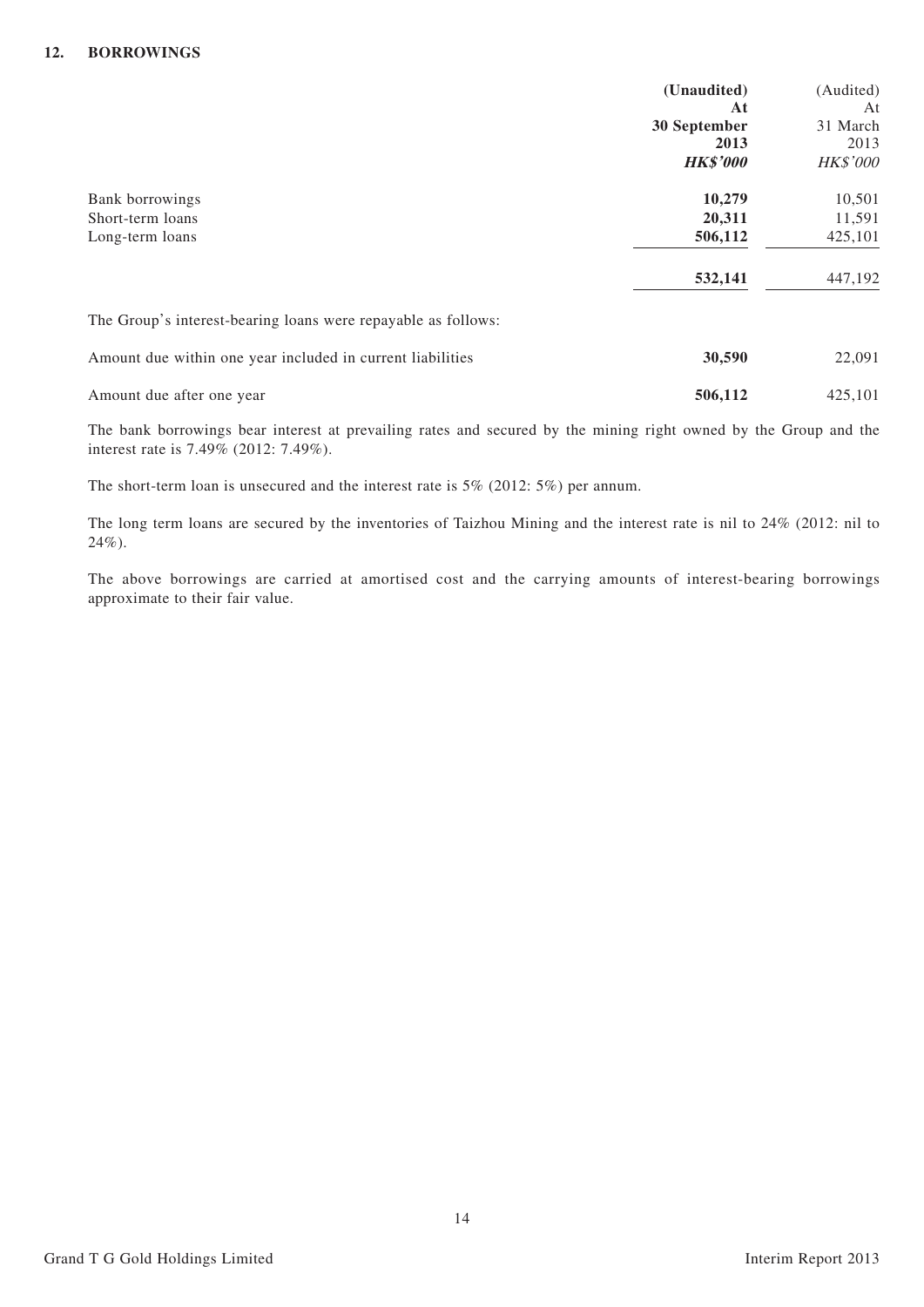## **MANAGEMENT DISCUSSION AND ANALYSIS**

### **Financial results**

The principal activity of the Company is investment holding. Its subsidiaries (together with the Company collectively referred to as the "**Group**" hereinafter) are principally engaged in gold exploration, mining and mineral processing with gold concentrate as its product.

For the six months ended 30 September 2013, the Group continued the business model of previous years, i.e. obtaining asset backing finance from financier with its inventories pledged as collaterals for its development. As such, the Group recorded no revenue for the six months ended 30 September 2013 (30 September 2012: nil). Respective state of affairs of the Group is set out in the unaudited condensed consolidated financial statements on pages 2 to 12 of this report.

Consolidated loss of the Company amounted to approximately HK\$28.3 million for the six months ended 30 September 2013 (30 September 2012: approximately HK\$50.4 million). Basic losses per share was approximately HK cents 0.16 for the six months ended 30 September 2013 (30 September 2012: loss of HK cents 0.32). There will be no payment of dividend for the six months ended 30 September 2013 (30 September 2012: nil).

### **Liquidity, financial resources and funding**

As at 30 September 2013, the Group had cash and cash equivalents and net current assets amounted to approximately HK\$2.4 million and approximately HK\$45.8 million respectively whereas inventories of the Group amounted to approximately HK\$123.2 million.

As at 30 September 2013, the current ratio is 1.35 (30 September 2012: 1.04).

As at 30 September 2013, the Group's gearing ratio was approximately 73.3% (30 September 2012: 61.5%), calculated based on total borrowings over total assets.

### **Charge on the Group's assets**

As at 30 September 2013, the Group's bank borrowings were secured by the mining right owned by the Group whereas its long term loans were secured by the inventories of the Group's operating subsidiary, Tongguan Taizhou Mining Company Limited ("**Taizhou Mining**").

#### **Exposure to exchange risks**

Since the Group's borrowings and its source of income are primarily denominated in the respective group companies functional currency which are mainly in Hong Kong dollars or Renminbi, the exposure to foreign exchange rate fluctuations is minimal.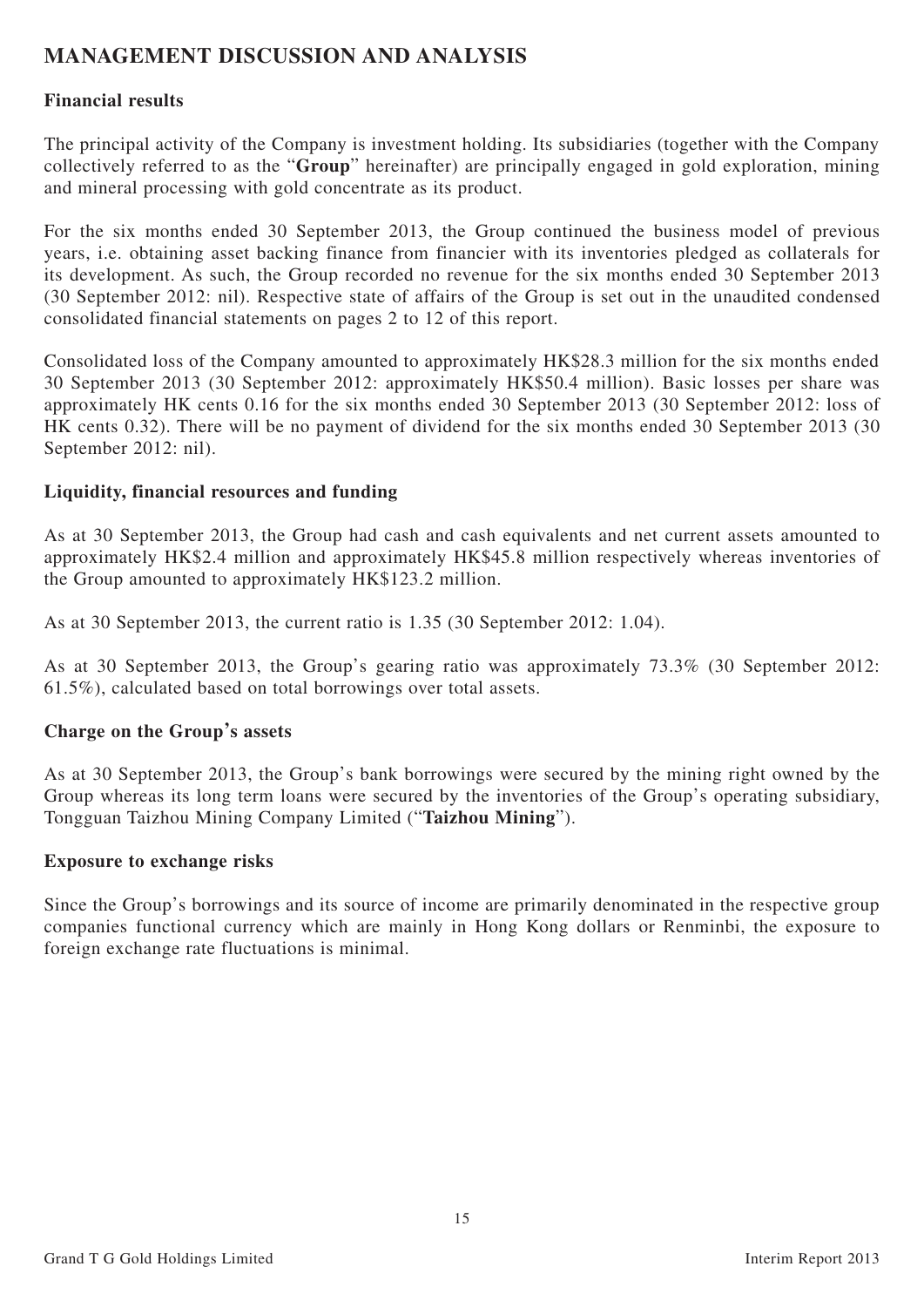### **Significant investment, material acquisition and disposal**

The Group did not have any significant investment, material acquisition and disposal throughout the review period.

### **Related party transactions with connected person(s)**

The loans from Ms. Zhao Yuebing, a director of Taizhou Mining and thus a connected person of the Group, to Taizhou Mining were fully exempted connected transactions pursuant to Chapter 20 of the GEM Listing Rules as these were conducted on normal commercial terms or better and were not secured by the assets of the Group.

The New Board (as defined below) makes no representation on the compliance of the GEM Listing Rules in relation to the related party transactions between the Former Director(s) (as defined below) and the Group during the six months ended 31 March 2013.

### **Employees and remuneration policies**

As at 30 September 2013, the Group had 129 employees (30 September 2012: 126) situated mainly in the PRC and Hong Kong. The Group's emoluments policies are formulated based on industry practices and performance of individual employees. For the six months ended 30 September 2013, the total staff costs (including directors' emoluments) amounted to approximately HK\$5.9 million (30 September 2012: HK\$6.0 million). During the six months ended 30 September 2013, no share option had been granted by the Company. Details of employees' remuneration are set out in note 6 of this report.

## **MINERAL EXPLORATION, MINE DEVELOPMENT AND ORE MINING ACTIVITIES**

### **Mineral Exploration and Mine Development**

During the period under review, Taizhou Mining mainly completed certain mining development projects, including the excavation of approximately 7,495 meters of various tunnels, excavation of approximately 600 meters of slope supporting, excavation of approximately 899 meters of ore chute as well as excavation of approximately 2,248 meters for track laying and ditches.

During the period under review, the Group's total expenditure for the mineral exploration and mine development and construction amounted to approximately HK\$33.8 million.

## **Ore Mining**

During the period under review, the aggregate expenditure on the ore mining operation of the Group was approximately HK\$8 million.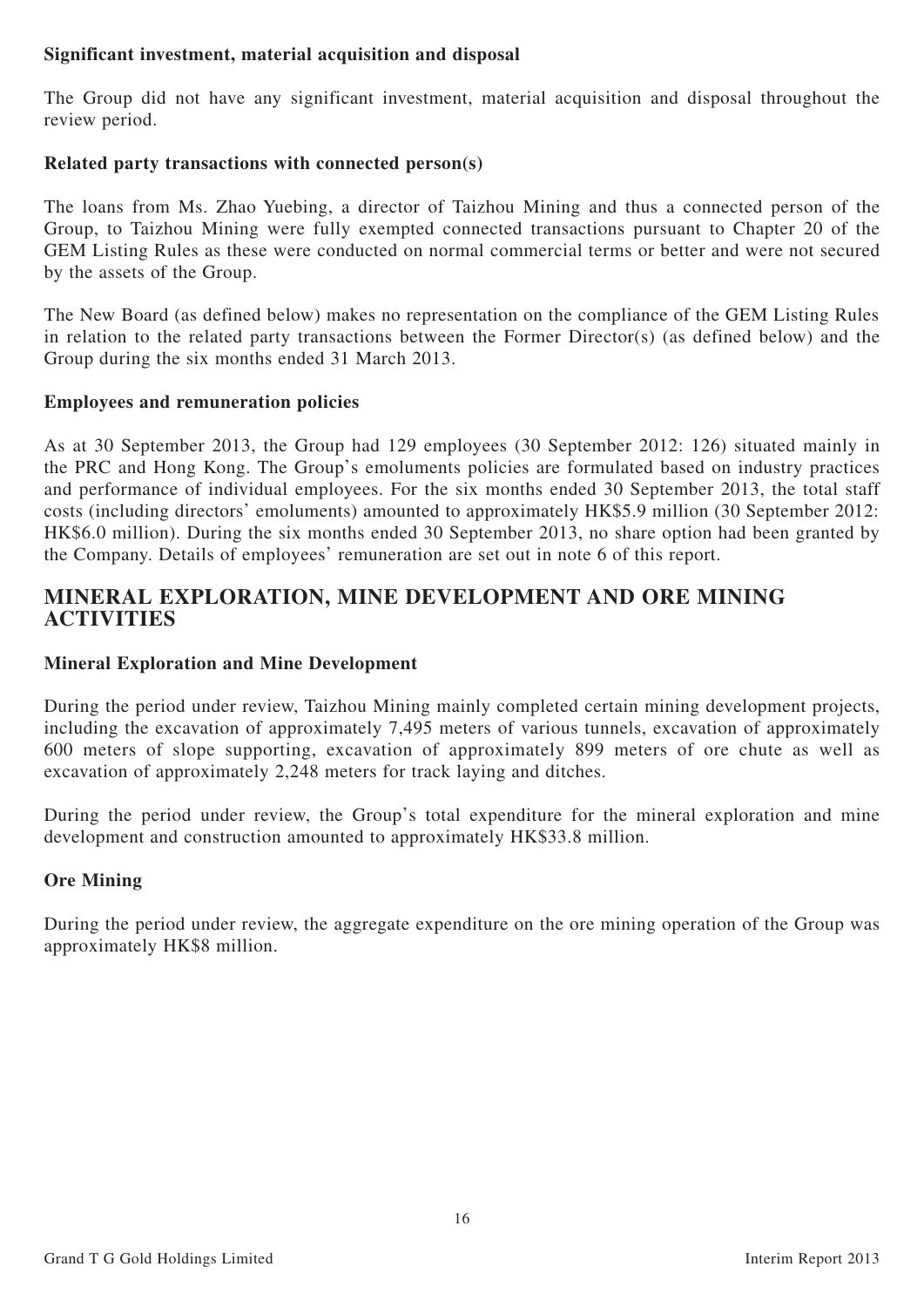## **MATERIAL CHANGE IN THE MANAGEMENT TEAM OF THE COMPANY**

There had been material changes in the management team of the Company as follows:

- (a) all but one members of the old Board resigned as of 23 March 2016, namely Mr. Lee Shing, Ms. Kwok Tai Pan, Dr. Cheung Wai Pun Charles JP and Mr. Jiao Zhi (collectively, the "**Former Directors**"). Save and except for Mr. Orr Joseph Wai Shing ("**Mr. Orr**") who is an existing independent non-executive Director since 22 December 2008 and were/are not involved in the daily management and operation of the Group, all of the existing Directors (the "**New Board**") only came into place from late February to late April 2016; and
- (b) Mr. Ng Wai Kee, the Company's Company Secretary since 1 July 2012, resigned with effect from 5 April 2016. Ms. Lam Yuen Ling Eva has been appointed as the Company Secretary of the Company with effect from 6 April 2016.

## **POST BALANCE SHEET EVENTS**

**(i) Conditional Approval of the Listing Appeals Committee on the Company's Resumption for Trading**

Trading in the shares of the Company ("**Shares**") has been suspended since 11 November 2010.

On 4 June 2015, the GEM Listing Committee decided to proceed with the cancellation of the listing of the Shares and the Company was required to submit a resumption proposal by 4 December 2015.

On 15 January 2015, the GEM Listing Committee decided that the resumption proposal submitted by the Company on 4 December 2015 was not viable and decided to cancel the listing of the Shares (the "**Listing Decision**").

Notwithstanding the review application made by the Company in January 2016, on 8 April 2016, the Company was informed that the GEM Listing (Review) Committee decided that the resumption proposal submitted by the Company in March 2016 was not viable and thus uphold the Listing Decision.

The New Board appointed Proton Capital Limited as the sole financial adviser of the Company in respect of the Company's resumption and on 15 September 2016, the Company submitted a revised resumption proposal ("**Resumption Proposal**") to the Listing Appeals Committee.

Following the review hearing held on 9 December 2016, the Listing Appeals Committee decided to accept the Resumption Proposal, subject to the Company's compliance with the conditions ("**Conditions**") as summarised below to the satisfaction of the Listing Department by 14 March 2017:

- 1. publication of audited consolidated financial statements for all the outstanding financial results of the Group with no material audit qualifications indicating questions with respect to the consolidation of the results of Taizhou Mining;
- 2. resolution of any audit qualification issues;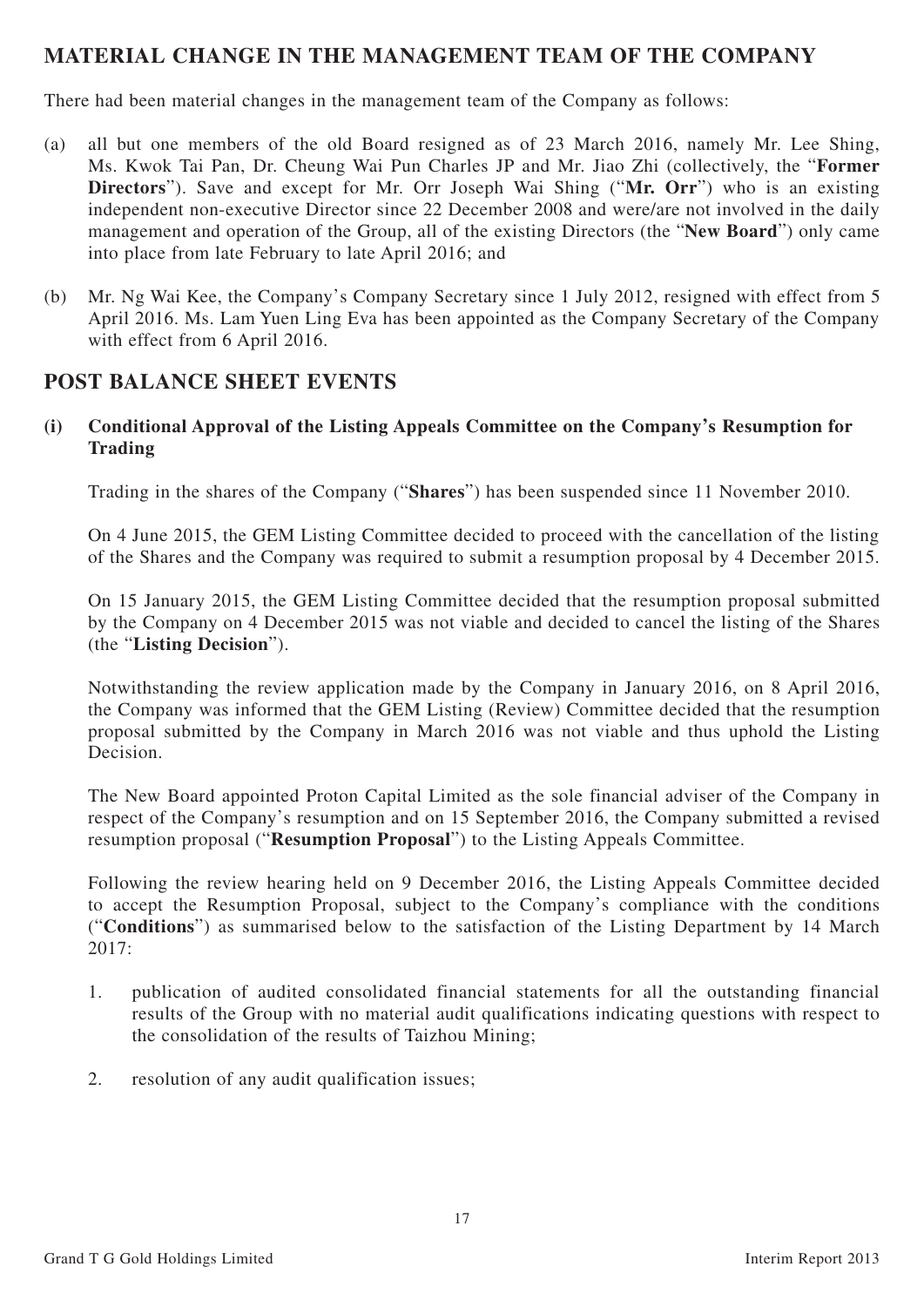- 3. providing a working capital forecast with: (a) all principal assumptions (including appropriate sensitivity analysis relating to gold and RMB movements) for at least twelve months from the expected trading resumption date; (b) a comfort letter from the auditors or financial advisers confirming that they are satisfied that the working capital forecast of the Group has been made by the Directors after due and careful enquiry; (c) assurance to the satisfaction of the Listing Department that any equity financing including the open offer (the "**Open Offer**") will be completed; and
- 4. conduct a follow up review by a professional party to demonstrate to the satisfaction of the Listing Department, all material weaknesses identified have been rectified and that the Group has in place an adequate and effective financial reporting procedures and internal control systems.

The Listing Appeals Committee also stated in its letter that resumption of trading in the Company's securities should be within a reasonably short period of time after compliance with the Conditions.

### **(ii) Publication of all outstanding audited consolidated financial statements**

On 16 February 2017, the Company published the audited consolidated financial statements for all the outstanding financial results of the Group, i.e. for the years ended 31 March 2011, 2012, 2013, 2014, 2015 and 2016, with no material audit qualifications indicating questions with respect to the consolidation of the results of Taizhou Mining.

#### **(iii) Open Offer of the Company**

On 24 February 2017, the Company entered into an underwriting agreement with two underwriters. As disclosed in the announcement of the Company dated 24 February 2017, the Company proposes to conduct the Open Offer to raise approximately HK\$134.48 million before expenses by issuing 6,724,244,135 offer shares on the basis of one offer share for every two existing Shares held on the record date to the qualifying shareholders at the subscription price of HK\$0.02 per offer share.

The Company intends that the estimated net proceeds from the Open Offer of approximately HK\$131 million will be used (i) as to approximately HK\$88 million for repayment of the Company's debts; and (ii) as to approximately HK\$43 million as general working capital of the Group. As such, upon completion of the open offer, the Company will have sufficient fund to settle all Company outstanding and confirmed debts including the outstanding bond and those claimed in the winding up petitions in Hong Kong as well as the Cayman Islands.

The net assets position of the Company will also be strengthened substantially upon completion of the Open Offer.

#### **(iv) Full repayment of bank borrowings and release of security over the Group's mining rights**

In mid-2016, the Group fully repaid its bank borrowings and thus, the security over the Group's mining rights has been released.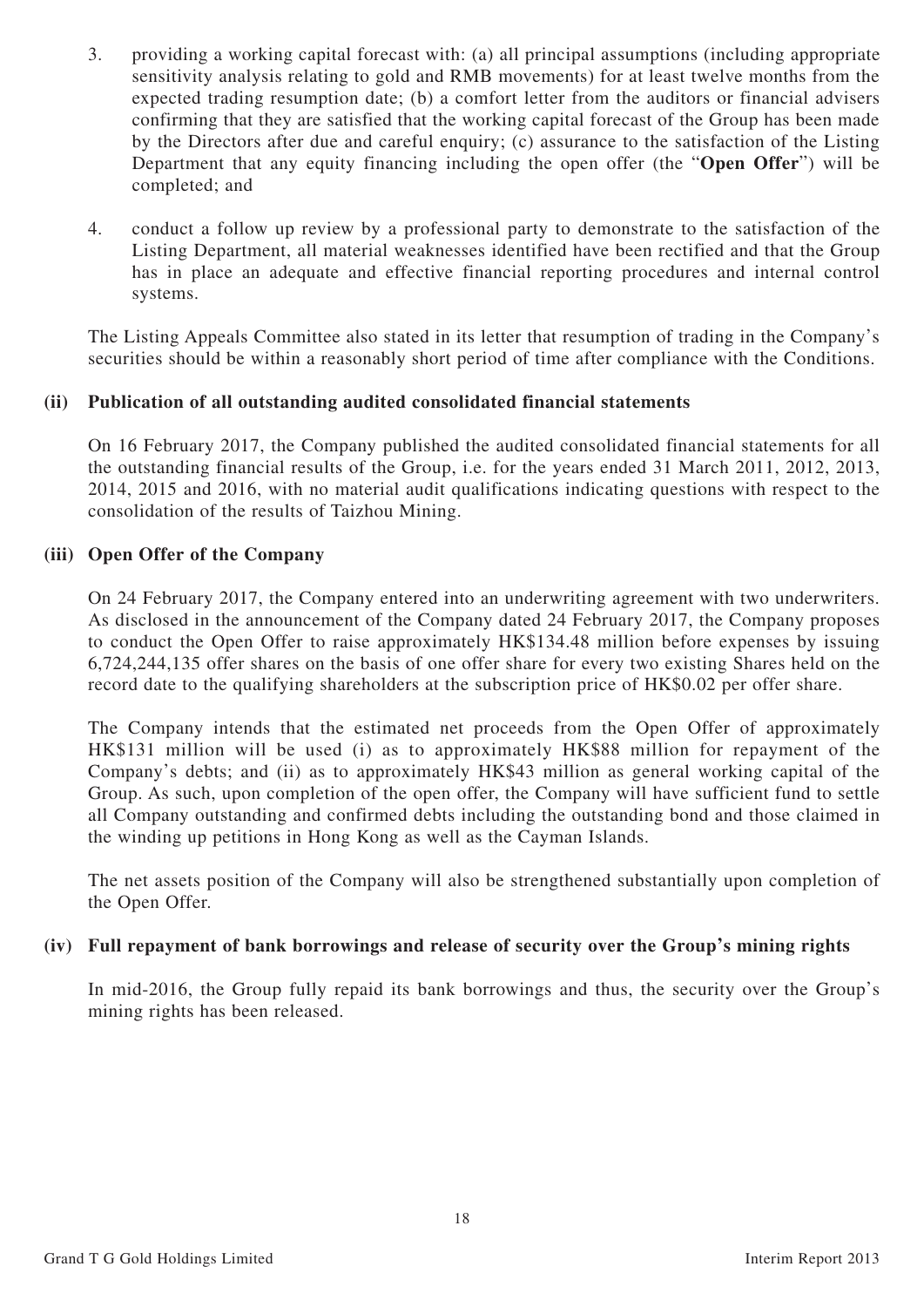#### **(v) Litigation instituted by Mr. Lau Kin, a purported creditor, in the Cayman Islands**

The Company had been served with a winding-up petition by Mr. Lau Kin, a purported creditor of the Company to the Grand Court of the Cayman Islands against the Company. The petitioning debt stated in the winding-up petition is an alleged sum due to Mr. Lau Kin by the Company of HK\$19,494,230.43, comprising HK\$16,882,000.00 principal and interest of HK\$2,612,230.43 as of 3 May 2016 (the "**Lau Kin Claim**"). Mr. Lau Kin seeks an order for the appointment of joint official liquidators to the Company.

Mr. Lau Kin alleged that by a deed of assignment made between Dragon Hill Development Limited ("**Dragon Hill**") and him dated 3 May 2016, Dragon Hill assigned to him a purported debt of the Company in the amount of HK\$19,494,230.43 at a consideration of HK\$2 million only.

The Company considers the validity of the Lau Kin Claim is in question and is investigating into and seeking legal advice in relation thereto. If the Lau Kin Claim is indeed found to be valid, the Lau Kin Claim will be fully settled from the net proceeds of the Open Offer.

With agreement of all parties involved, hearing date of the Grand Court of the Cayman Islands for the aforesaid litigation shall be further adjourned with a hearing to be held on the first available date after 14 March 2017 (Cayman time).

#### **(vi) Litigation instituted by Mr. Lee Shing, a purported creditor, in Hong Kong**

The Company has recently been served with a petition for the winding-up of the Company by Mr. Lee Shing (a former executive director, ex-Chairman, an existing substantial shareholder of the Company) to the High Court, Hong Kong Special Administrative Region under the provisions of the Companies (Winding Up and Miscellaneous Provisions) Ordinance (Cap. 32 of the laws of Hong Kong) (the "**Lee Shing Petition**").

Mr. Lee Shing alleged in the Lee Shing Petition that the Company is indebted to him in the sum of HK\$18,223,125.50 (the "**Alleged Indebtedness**"), comprising (i) a purported loan of HK\$6,925,000.00 assigned by a former Director to Mr. Lee Shing on 12 April 2010; (ii) a loan purportedly provided by Mr. Lee Shing plus interest calculated up to 30 August 2016 of HK\$7,019,020.50 in aggregate; and (iii) director's emoluments and reimbursements of HK\$4,279,105.00 in aggregate.

Before the presentation of the Lee Shing Petition by Mr. Lee Shing, the Company had been in the course of requesting relevant documents and supportings from Mr. Lee Shing so as to substantiate and verify the Alleged Indebtedness. Although Mr. Lee Shing's legal adviser has indicated his client's intention to provide, the Company has never received any of the requested documents up to the date of this report.

The first hearing date of the Lee Shing Petition has been scheduled to take place on 15 March 2017 in the High Court, Hong Kong Special Administrative Region. For the avoidance of doubt, 15 March 2017 is not a winding up date of the Company. According to the legal advice obtained by the Company, the hearing of 15 March 2017 is an endorsed hearing whereby a Master would check whether all procedural matters have been complied with and ascertain whether the Company or any other person would oppose to the Lee Shing Petition. If the Company opposes to the Lee Shing Petition at the hearing to be held on 15 March 2017, the case would be adjourned before a High Court Judge for his/her directions as to filing of evidence and other court documents.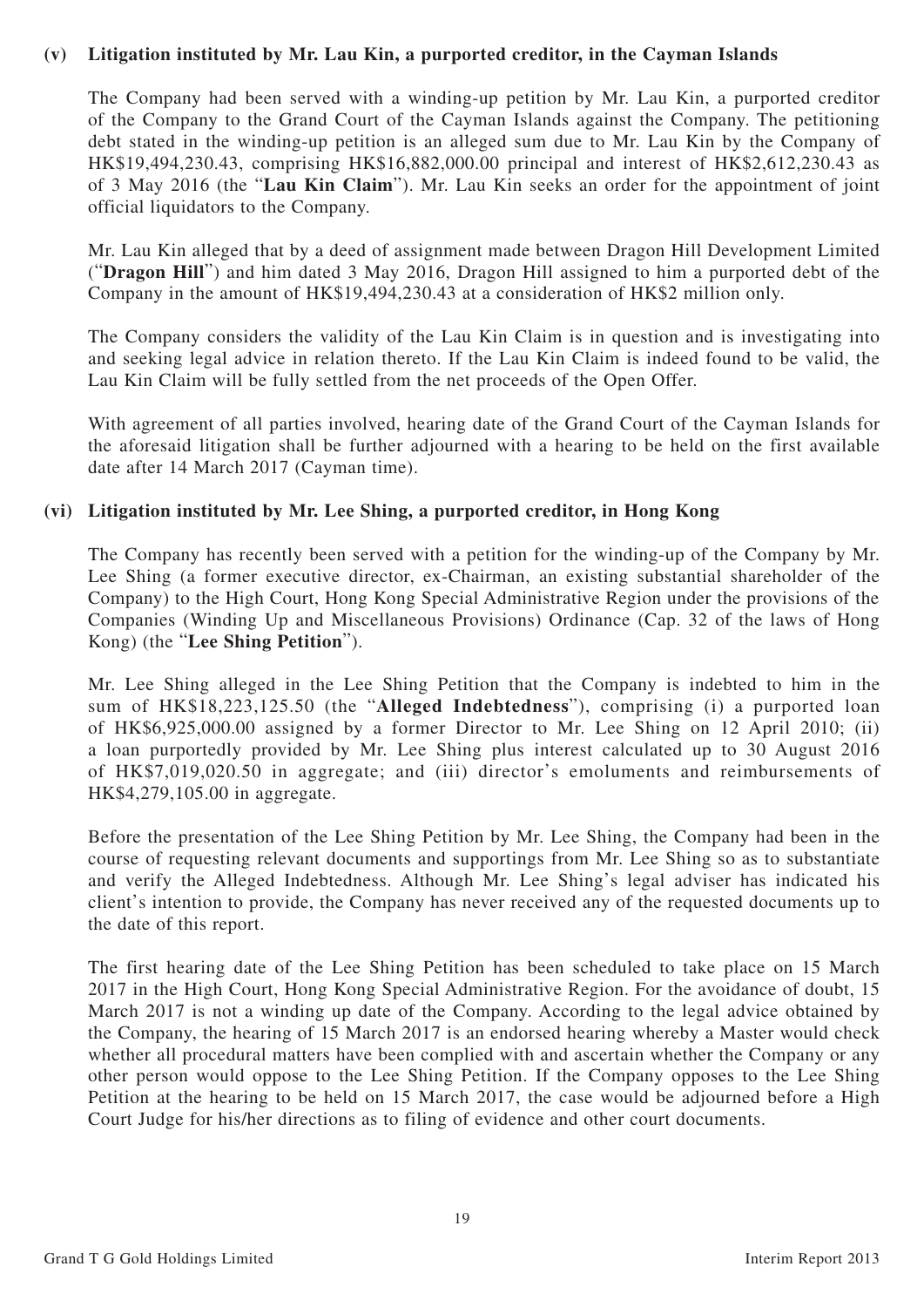The Company is seeking legal advice and endeavor to vigorously oppose the Lee Shing Petition. In light of the conditional approval to the Resumption Proposal from the Listing Appeals Committee as detailed in the Company's announcement dated 19 December 2016, the Company is implementing the Resumption Proposal whereby a fund raising plan will be conducted to fully settle, among others, the Alleged Indebtedness if verified.

## **PROSPECT**

In view of the conditional approval for resumption of trading granted by the Listing Appeals Committee, the New Board is intensifying its effort to implement the Resumption Proposal, which include the Open Offer, debt capitalisation, debt settlement and release of all outstanding financial results, so as to fulfill the Conditions as soon as possible for resumption in trading of the shares of the Company.

## **OTHER INFORMATION**

#### **1. Directors' Interest in Competing Business**

Due to the material change as stated in the section headed "Material Change in the Management Team of the Company", the New Board cannot make any representation on whether any of the Former Directors or their respective associates (as defined in GEM Listing Rules) have any interests in any business which compete or may compete with the Group or any other conflicts of interest with the Group.

Mr. Orr has confirmed that he and his associates (as defined in GEM Listing Rules) did not have any interests in any business which compete or may compete with the Group or any other conflicts of interest with the Group.

#### **2. Audit Committee**

The Company established the audit committee with written terms of reference that sets out the authorities and duties of the committee.

Members of the Audit Committee during the six months ended 30 September 2013 included three independent non-executive Directors, namely Mr. Orr (Chairman), Dr. Cheung Wai Bun, Charles JP and Mr. Jiao Zhi.

The current Audit Committee comprises three independent non-executive directors, namely Mr. Jiang Quanming, Mr. Orr and Mr. Guo Wei and Mr. Jiang Quanming is the chairman of the Audit Committee.

The primary duties of the Audit Committee are to review and supervise the financial reporting process and internal control and risk management systems of the Group, maintain an appropriate relationship with the Company's auditors and provide advice and comments to the Board.

The current Audit Committee has reviewed the unaudited condensed consolidated financial statements of the Group for the six months ended 30 September 2013.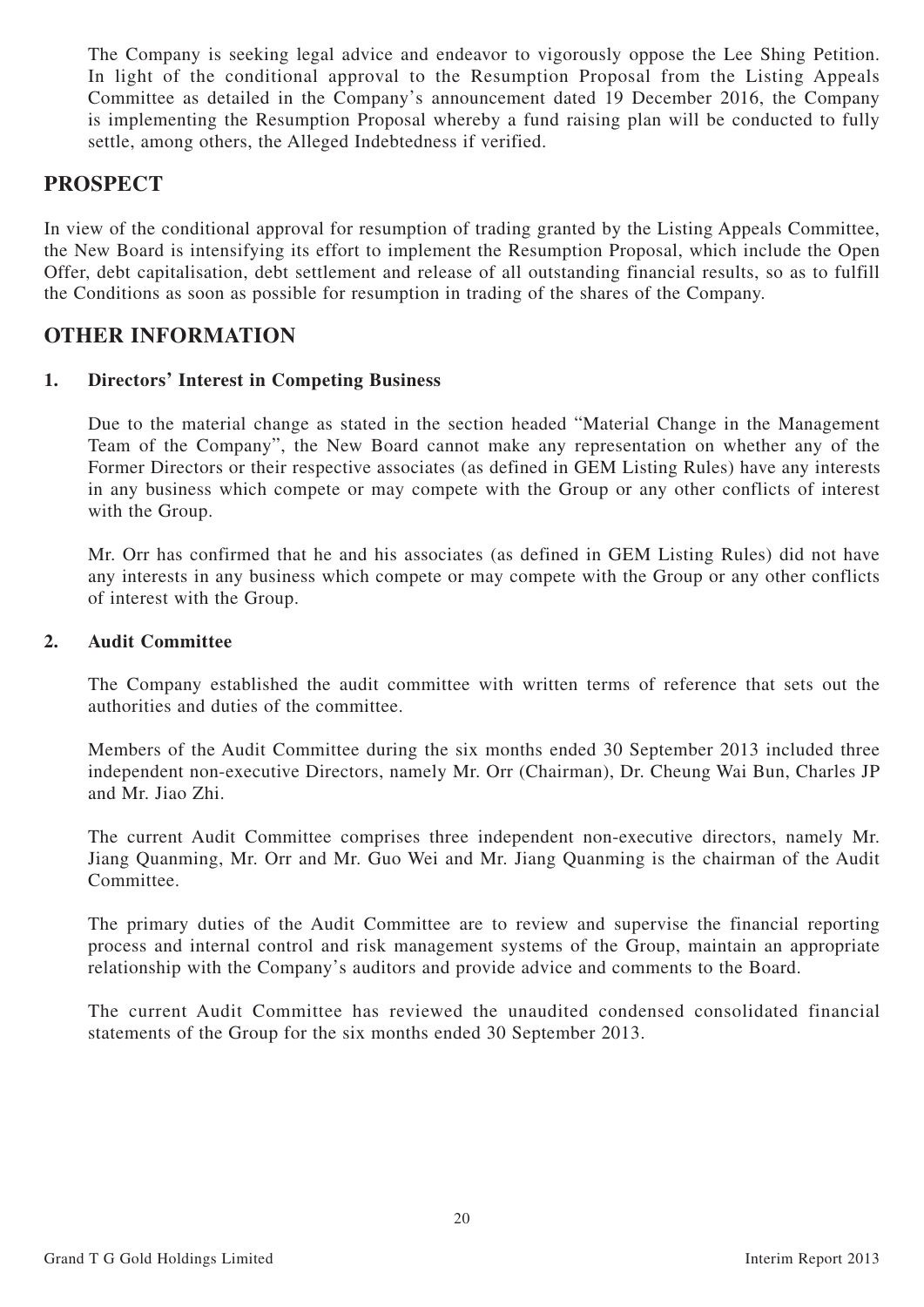#### **3. Remuneration Committee**

The Company established the Remuneration Committee with written terms of reference that sets out the authorities and duties of the committee.

Members of the Remuneration Committee during the six months ended 30 September 2013 included three independent non-executive Directors, namely Dr. Cheung Wai Bun, Charles JP (Chairman), Mr. Orr and Mr. Jiao Zhi.

The current Remuneration Committee comprised one non-executive director and three independent non-executive directors, namely Ms. Ma Xiaona, Mr. Jiang Quanming, Mr. Orr and Mr. Guo Wei. Mr. Jiang Quanming is the chairman of the Remuneration Committee.

#### **4. Nomination Committee**

The Company established a Nomination Committee with written terms of reference that set out the authorities and duties of the committee.

Members of the Nomination Committee during the six months ended 30 June 2014 included three independent non-executive Directors, namely Dr. Cheung Wai Bun, Charles JP (Chairman), Mr. Orr and Mr. Jiao Zhi.

The current Nomination Committee comprises four members, namely Mr. Feng Jun, Mr. Jiang Quanming, Mr. Orr Joseph Wai Shing and Mr. Guo Wei. Mr. Orr is the chairman of the Nomination Committee.

### **5. Purchase, Sale or Redemption of Listed Securities**

During the period ended 30 September 2015, neither the Company nor any of its subsidiaries has purchased or sold any of its listed securities.

#### **6. Code of conduct regarding securities transactions by Directors**

Due to the material change as stated in the section headed "Material Change in the Management Team of the Company", the New Board cannot make any representation to the compliance of the required standard of dealings as set out in Rules 5.46 to 5.67 of the GEM Listing Rules by the Former Directors in the six months ended 30 September 2013.

Having made specific enquiry, Mr. Orr confirmed that he had complied with the required standard of dealings and the code of conduct regarding securities transactions by Directors adopted by the Company during the six months ended 30 September 2013.

### **7. Code on Corporate Governance Practice**

Due to the material change as stated in the section headed "Material Change in the Management Team of the Company", the New Board cannot make any representation about the adoption and/or compliance of the principles and the applicable provisions of the Code on Corporate Governance Practices (the "**Code**") set out in Appendix 15 to the GEM Listing Rules by the Company and/or the Former Directors for the period during the six months ended 30 September 2013, however, based on the information available to the New Board, the Company had the following deviations from the Code during the six months ended 30 September 2013: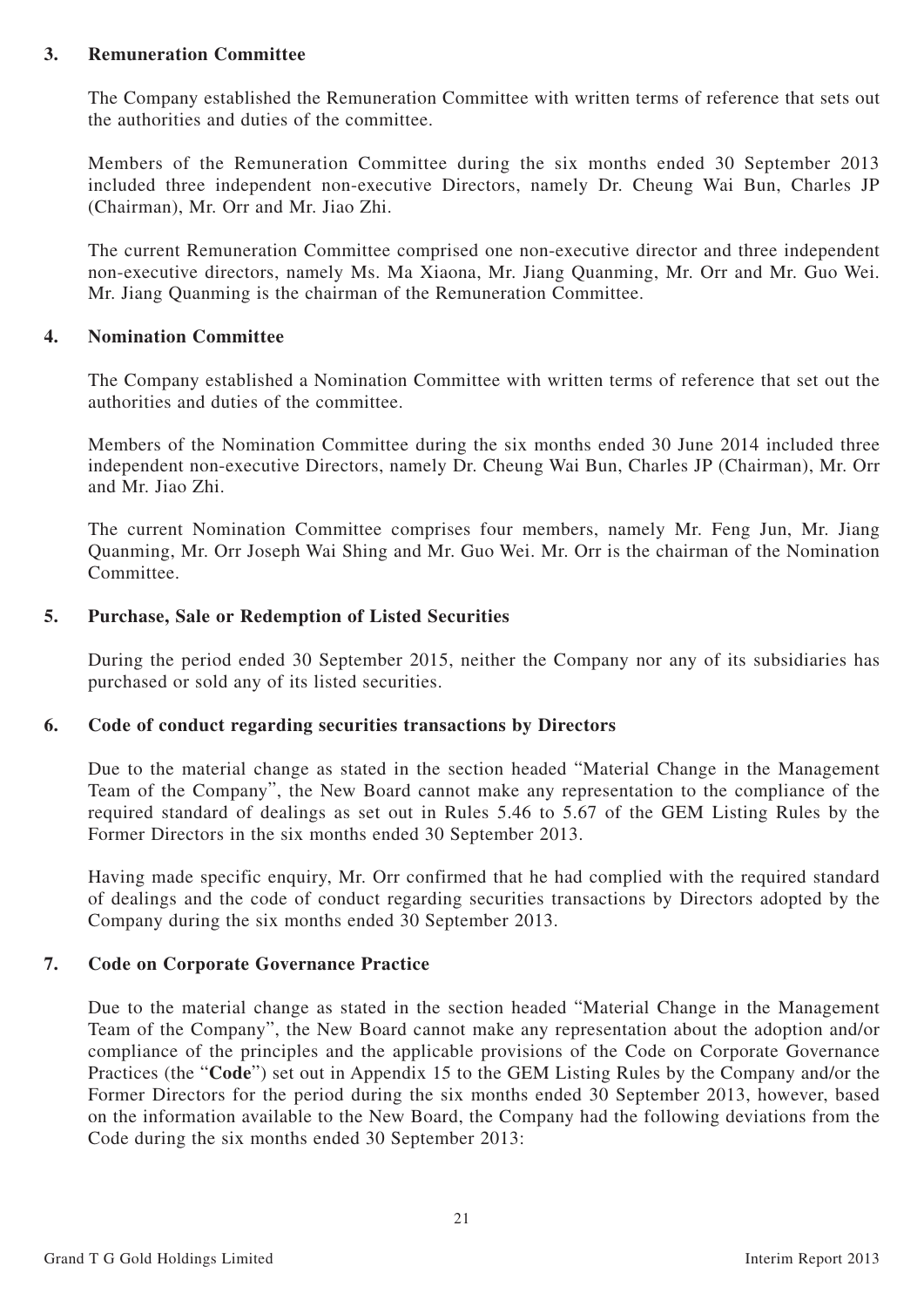### **Code Provision A.4.1 and A.4.2**

Code Provisions A.4.1 of the Code stipulates that non-executive directors should be appointed for a specific team, subject to re-election. Code provision A.4.2 of the Code further stipulates, among others, that every director, including those appointed for a specific term, should be subject to retirement by rotation at least once every three years.

The Company's non-executive directors were not appointed for a fixed terms. The Company had not held any annual general meeting since the latest annual general meeting held on 16 August 2010 as it had not yet published its audited accounts since the year ended 31 March 2010. As such, the Former Director and Mr. Orr had not been retired by rotation at least once every three years.

## **SHARE OPTION SCHEME**

Pursuant to a share option scheme adopted by the Company on 4 March 2009, the Directors may, at their discretion, offer to employees, Directors of the Company or its subsidiaries other eligible participants options to subscribe for shares in the Company subject to the terms and conditions stipulated therein. The exercise price of options is the highest of the nominal value of the shares, the closing price of the shares on The Stock Exchange of Hong Kong Limited on the date of grant and the average closing price of the shares on The Stock Exchange of Hong Kong Limited for the five business days immediately preceding the date of grant. No options were exercised, cancelled, forfeited or lapsed in the period under review.

## **DIRECTORS' AND CHIEF EXECUTIVES' INTERESTS AND SHORT POSITIONS IN SHARES, UNDERLYING SHARES AND DEBENTURES**

As at 30 September 2013, the interests and short positions of the Directors and chief executives of the Company in the Shares, underlying Shares pursuant to share option scheme of the Company ("**Underlying Shares**") and debentures of the Company or its associated corporations (within the meaning of Part XV of the Securities and Futures Ordinance (the "**SFO**")) which were recorded in the register required to be kept under section 352 of the SFO, or which is otherwise notified to the Company and the Stock Exchange pursuant to Rules 5.46 to 5.67 of the GEM Listing Rules, were as follows:

|                                  |                                         | Number and class of securities |                                    | $\Delta$ pproximate $\%$<br>of the issued |
|----------------------------------|-----------------------------------------|--------------------------------|------------------------------------|-------------------------------------------|
| Name                             | Capacity                                | <b>Shares</b>                  | <b>Underlying</b><br><b>Shares</b> | share capital of<br>the Company           |
| Lee Shing                        | Interest in a controlled<br>corporation | 1,472,400,000<br>(Note 1)      |                                    | 10.95%                                    |
|                                  | Personal interest                       |                                | 27,000,000<br>(Note 2)             | 0.20%                                     |
| Kwok Tai Pan                     | Personal interest                       |                                | 27,000,000<br>(Note 2)             | 0.20%                                     |
| Orr Joseph Wai Sing              | Personal interest                       |                                | 3,100,000<br>(Note 2)              | 0.02%                                     |
| Jiao Zhi                         | Personal interest                       |                                | 3,100,000<br>(Note 2)              | 0.02%                                     |
| Dr. Cheung Wai Bun, Charles J.P. | Personal interest                       |                                | 3,100,000<br>(Note 2)              | 0.02%                                     |

### **Long positions in Shares and Underlying Shares of the Company**

**Approximate %**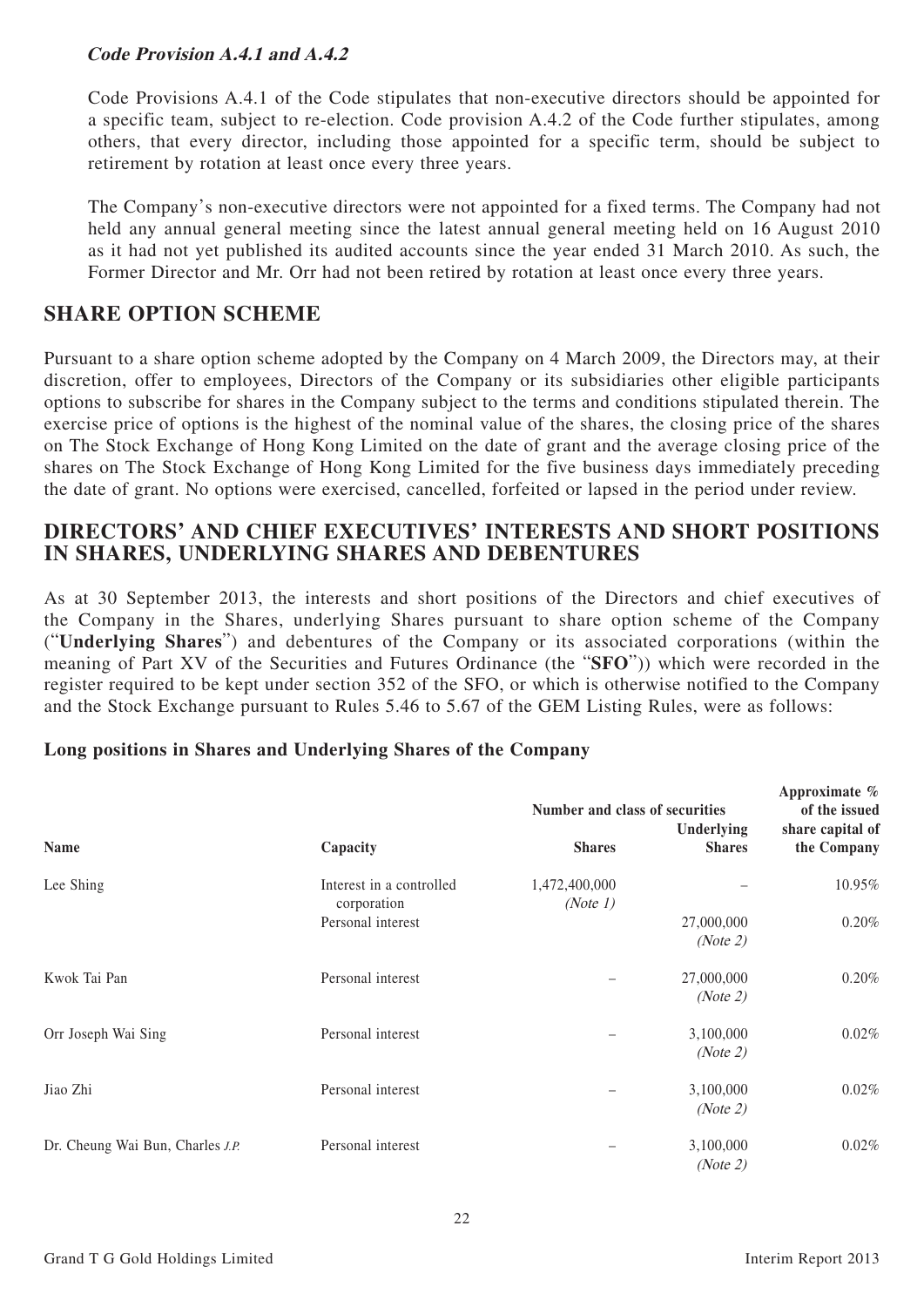#### Notes:

- 1. These Shares were held by Yong Li Investments Limited, a company wholly and beneficially owned by Mr. Lee Shing.
- 2. The long position in the Underlying Shares mentioned above represent the Shares to be issued and allotted upon the exercise in full of the share options granted by the Company pursuant to the share option scheme of the Company.

Save as disclosed above, as at 30 September 2013, none of the Directors or chief executives of the Company had any interests and short positions in the Shares, Underlying Shares or debentures of the Company or its associated corporations (within the meaning of Part XV of the SFO) which were recorded in the register required to be kept under section 352 of the SFO, or which were required to be notified to the Company and the Stock Exchange pursuant to Rule 5.46 to 5.67 of the GEM Listing Rules.

Save for the share options that were granted under the share option scheme, none of the Directors or employees of the Group or their respective associates were granted by the Company or its subsidiaries the rights to acquire shares or debentures of the Company or any other body corporate, or had exercised any such rights as at 30 September 2013.

## **INTERESTS AND SHORT POSITIONS OF SUBSTANTIAL SHAREHOLDERS IN SHARES AND UNDERLYING SHARES**

So far as is known to any Director or chief executives of the Company, as at 30 September 2013, the following persons (other than the Directors and chief executives of the Company whose interests are set out in the section "Directors' and chief executives' interests and short positions in shares, underlying shares and debentures" above) had an interest or short position in the Shares or Underlying Shares which were recorded in the register required to be kept under Section 336 of the SFO:

### **Long positions in Shares and Underlying Shares of the Company**

|                                                     |                                         | Number and class of securities<br>Underlying |               | Approximate %<br>of the issued<br>share capital of |  |
|-----------------------------------------------------|-----------------------------------------|----------------------------------------------|---------------|----------------------------------------------------|--|
| <b>Name</b>                                         | Capacity                                | <b>Shares</b>                                | <b>Shares</b> | the Company                                        |  |
| Yong Li Investments Limited                         | Beneficial owner                        | 1,472,400,000                                |               | 10.95%                                             |  |
| Chan Yeuk Sen                                       | Interest in a controlled<br>corporation | 1,293,672,000<br>(Note 1)                    |               | 9.62%                                              |  |
| Midway International Holdings Limited               | Beneficial owner                        | 1,293,672,000                                |               | 9.62%                                              |  |
| Ma Qian Zhou ("Mr. Ma")                             | Beneficial owner                        | 1,234,776,571<br>(Note 2)                    | 27,000,000    | 9.18%<br>0.20%                                     |  |
|                                                     |                                         |                                              | (Note 3)      |                                                    |  |
| Baker Steel Capital Managers LLP<br>("Baker Steel") | Investment manager                      | 714,547,200<br>(Note 4)                      |               | 5.31%                                              |  |